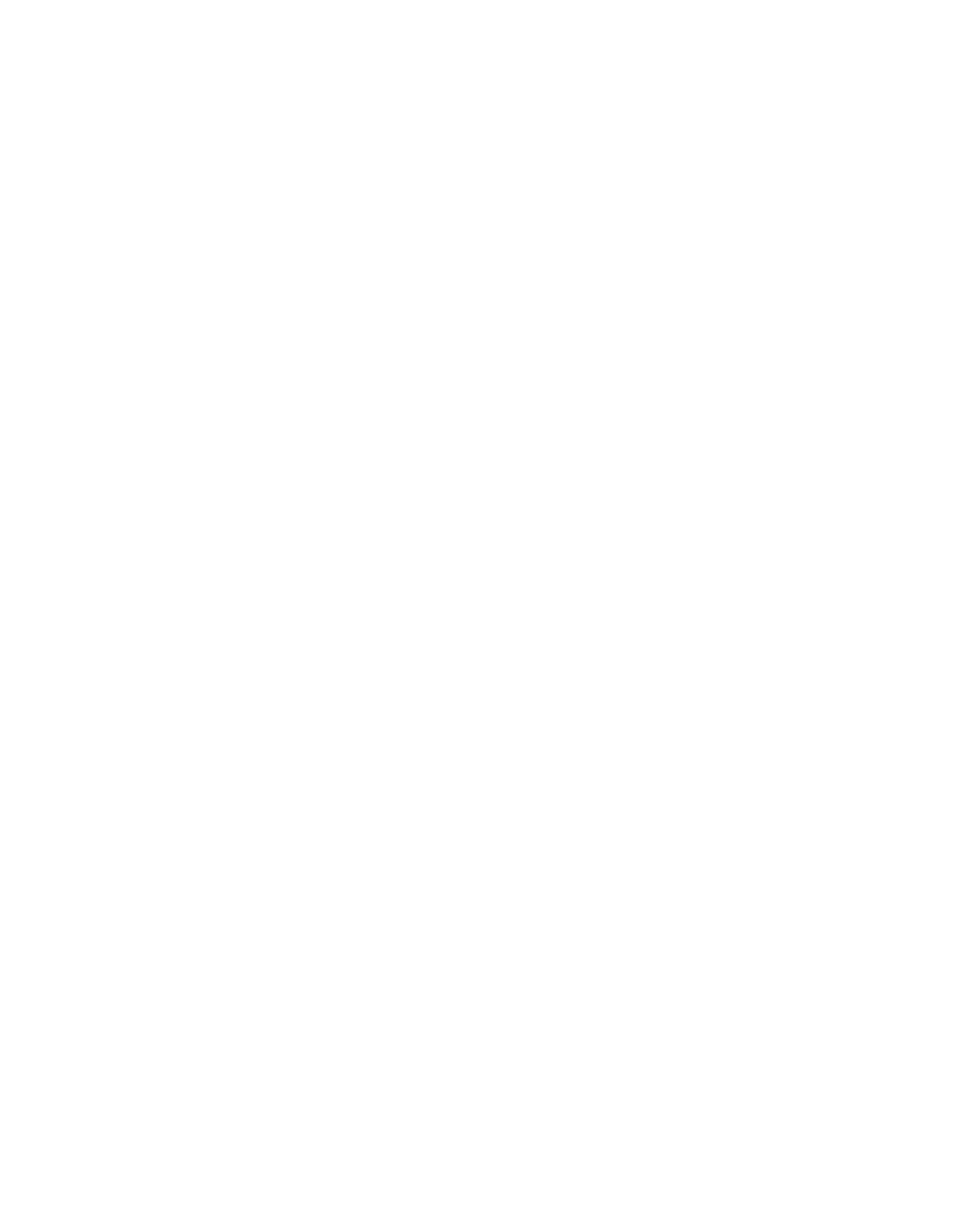# **TABLE OF CONTENTS**

| Τ.              |                          |                                                                          |  |  |  |
|-----------------|--------------------------|--------------------------------------------------------------------------|--|--|--|
| Ⅱ.              |                          |                                                                          |  |  |  |
| III.            |                          |                                                                          |  |  |  |
|                 |                          |                                                                          |  |  |  |
|                 |                          |                                                                          |  |  |  |
| L.              |                          |                                                                          |  |  |  |
| $\mathbf{II}$ . | a)<br>b)<br>$\mathbf{C}$ | Percentage of Examination Questions by Category of Cognitive Ability  11 |  |  |  |
|                 | a)<br>b)<br>$\mathbf{C}$ |                                                                          |  |  |  |
|                 |                          |                                                                          |  |  |  |
|                 | 20                       |                                                                          |  |  |  |
|                 |                          |                                                                          |  |  |  |
|                 |                          |                                                                          |  |  |  |
|                 |                          |                                                                          |  |  |  |
|                 |                          |                                                                          |  |  |  |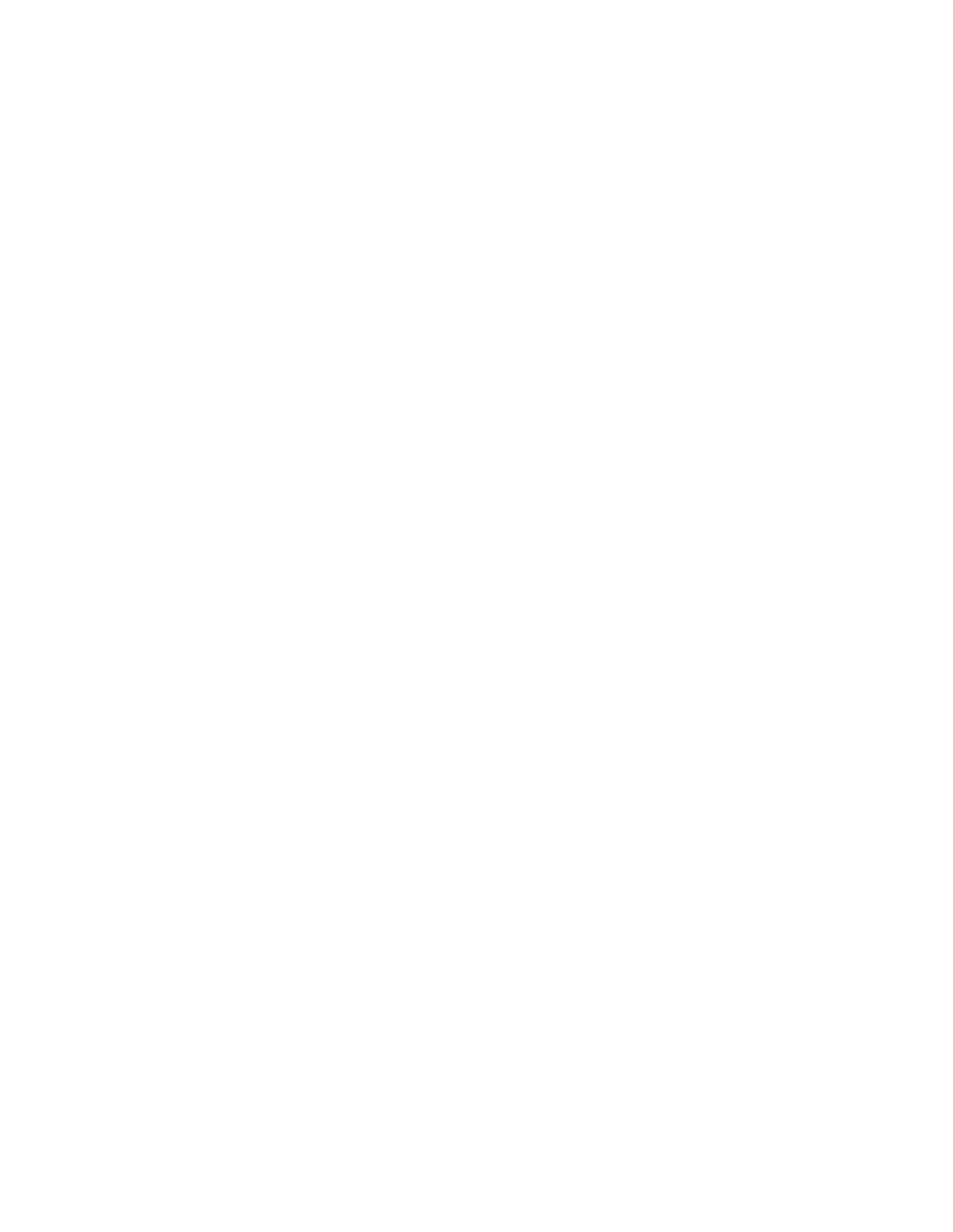# <span id="page-4-0"></span>**PREFACE**

The Canadian Alliance of Regulatory Bodies for Traditional Chinese Medicine Practitioners and Acupuncturists (CARB-TCMPA) is the national organization of provincial and territorial regulatory bodies that govern and monitor the practice of Traditional Chinese Medicine (TCM) Practitioners,<sup>[1](#page-4-1)</sup> TCM Acupuncturists and/or TCM Herbalists.

The Pan-Canadian Written Examinations described in this *Blueprint* document are criterionreferenced assessments based on the occupational competencies that entry-level TCM Practitioners, TCM Acupuncturists and/or TCM Herbalists must have to practise safely, effectively and ethically. These occupational competencies are outlined in the *Entry-Level Occupational Competencies for the Practice of Traditional Chinese Medicine in Canada. These* competencies are grouped into nine (9) practice areas: (1) Interpersonal Skills; (2) Professionalism; (3) Practice Management; (4) Traditional Chinese Medicine Foundations; (5) Fundamentals of Biomedicine; (6) Diagnostics and Treatment; (7) Acupuncture Techniques; (8) Herbal Dispensary Management; and (9) Safety. A full list of these occupational competencies by the nine practice areas is provided in Appendix B.

This *Blueprint* document has two major components: (1) the content domain (practice areas) to be measured and (2) explicit guidelines on how this content is to be measured. The content domain consists of the measurable competencies expected of entry-level TCM Practitioners, TCM Acupuncturists and/or TCM Herbalists. The specific guidelines are expressed in terms of structural and contextual variables. The *Blueprint* also includes a list of suggested references for these national examinations.

CARB-TCMPA thanks all who contributed to the creation of this *Blueprint* document. In particular, CARB-TCMPA gratefully acknowledges the Government of Canada's Foreign Credential Recognition Program for funding this project. Additional appreciation is extended to the regulatory authorities and the members of the Blueprint Development Committee who collaborated with Assessment Strategies Inc. to produce this document (see Appendix A).

 $\overline{a}$ 

<span id="page-4-1"></span> $1$  Traditional Chinese Medicine (TCM) Practitioner is a restricted title that comprises the dual usage of acupuncture and herbology in the scope of practice.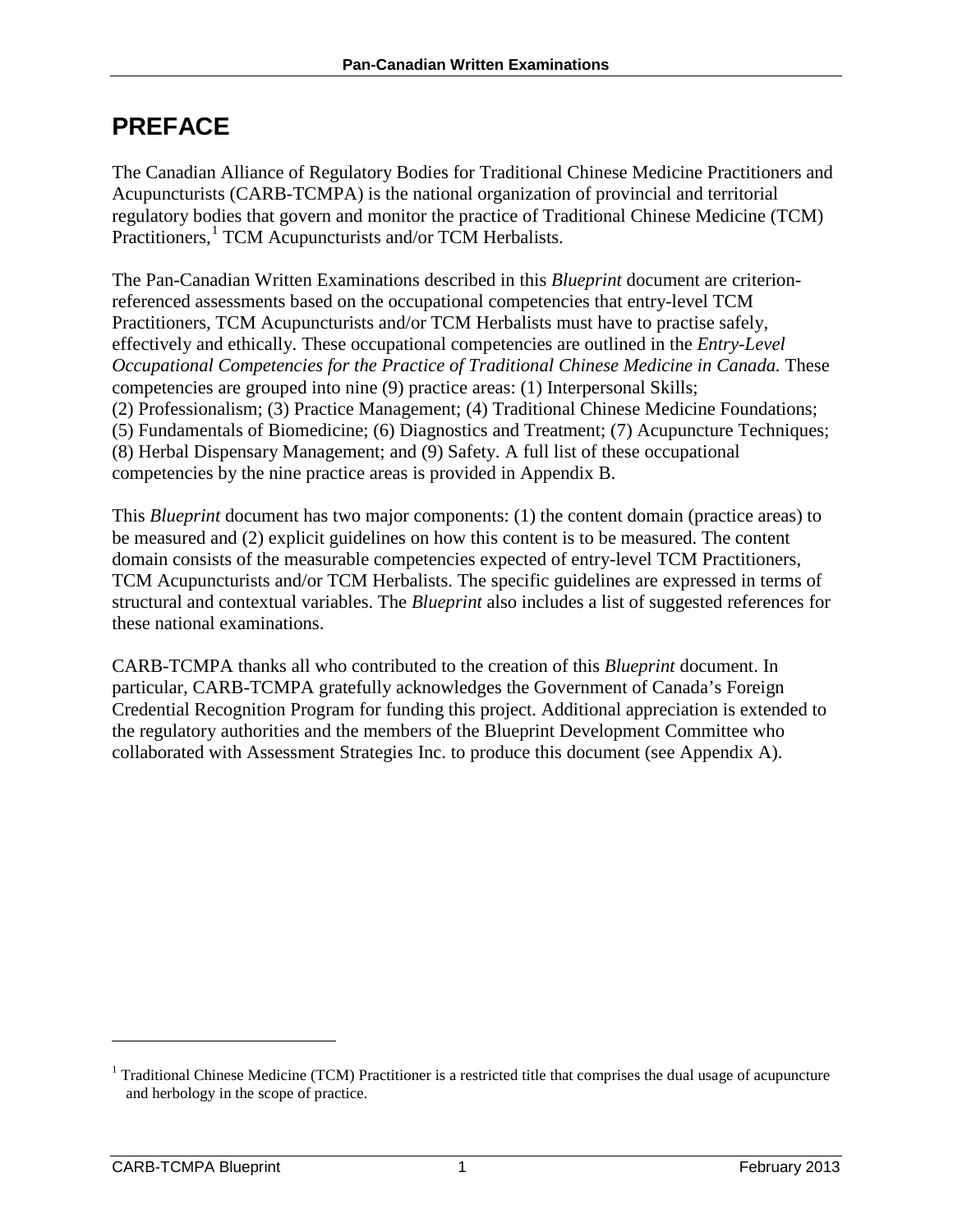# <span id="page-5-0"></span>**INTRODUCTION**

# <span id="page-5-1"></span>**Contextual Background**

The Canadian Alliance of Regulatory Bodies for Traditional Chinese Medicine Practitioners and Acupuncturists (CARB-TCMPA) is the national organization of provincial and territorial regulatory bodies that govern and monitor the practice of Traditional Chinese Medicine and Acupuncture. The current members of the CARB-TCMPA comprise of the following:

- College of Traditional Chinese Medicine Practitioners and Acupuncturists of British Columbia (CTCMA-BC);
- College and Association of Acupuncturists of Alberta (CAAA);
- Ordre des Acupuncteurs du Québec (OAQ);
- Transitional Council of the College of Traditional Chinese Medicine Practitioners and Acupuncturists of Ontario (TC-CTCMPAO); and
- College of Traditional Chinese Medicine Practitioners and Acupuncturists of Newfoundland and Labrador (CTCMPANL).

Each of these regulatory bodies is established by provincial/territorial law with a mandate to protect the public's right to safe, competent and ethical services offered by registered Doctors of Traditional Chinese Medicine (Dr. TCM), TCM Practitioners, TCM Acupuncturists and/or TCM Herbalists who are members of the regulatory bodies.

The objectives of CARB-TCMPA are:

- To serve as the collective voice of the provincial and territorial regulatory bodies of TCM Practitioners, TCM Acupuncturists and/or TCM Herbalists;
- To work collaboratively on common issues that impact on the regulation, safe and quality practices, education and training of TCM Practitioners, TCM Acupuncturists and/or TCM Herbalists;
- To develop, implement and maintain programs of national interest;
- To develop mechanisms and programs to facilitate mobility of TCM Practitioners, TCM Acupuncturists and/or TCM Herbalists in Canada; and
- To work with national and international agencies, where appropriate.

Since 2008, members of CARB-TCMPA have been working collaboratively on establishing common standards for the registration of qualified TCM Practitioners, TCM Acupuncturists and/or TCM Herbalists. In May 2010, it completed the *Entry-Level Competencies for the Practice of Traditional Chinese Medicine in Canada* (Appendix B) and in July 2010, the *Pan-Canadian Standards for Traditional Chinese Medicine Practitioners and Acupuncturists: User Guide*. The framework and process used to develop these occupational competencies are outlined in the **Developing Occupational Competencies** section.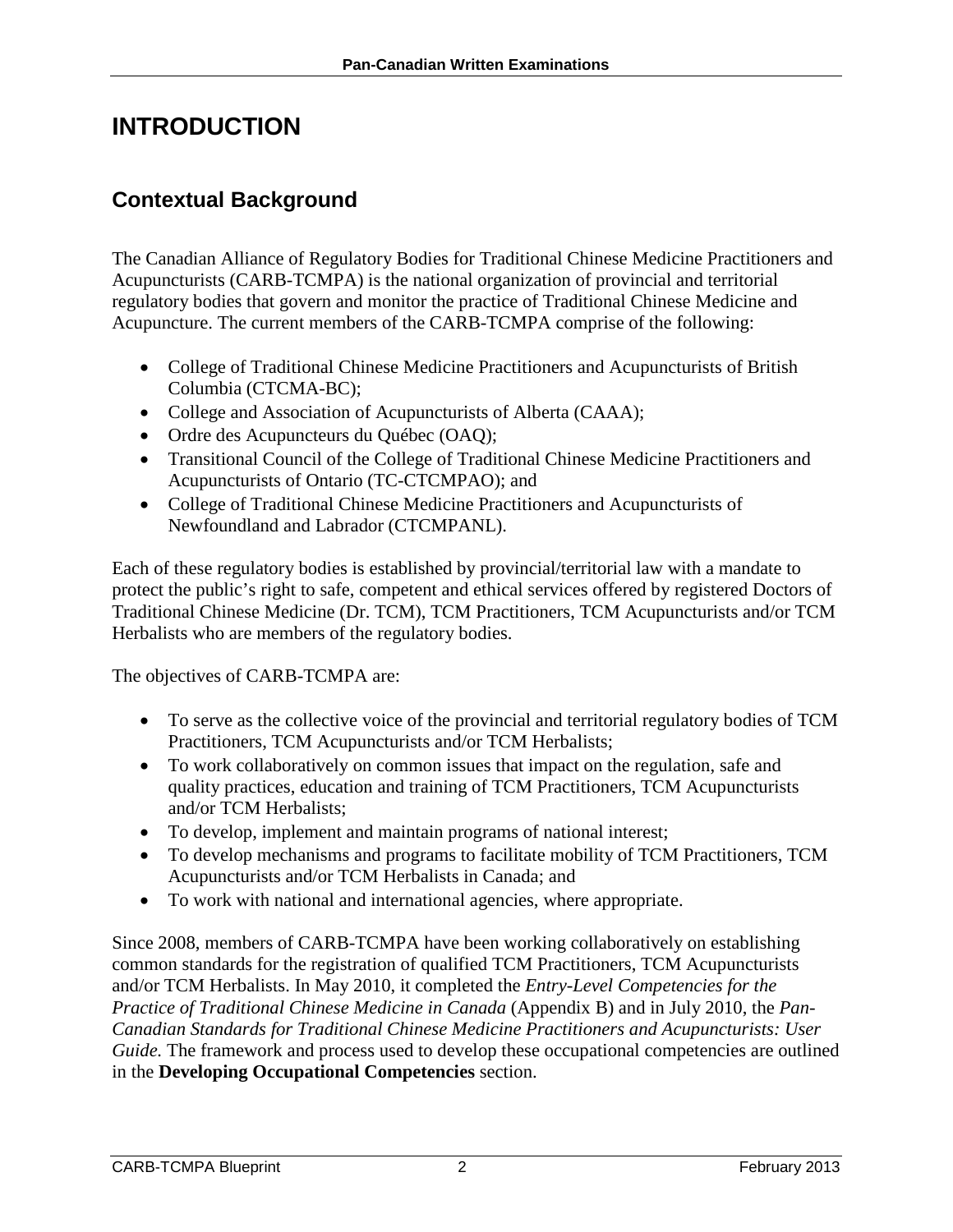CARB-TCMPA, in consultation with its examinations provider, Assessment Strategies Inc., presents this *Blueprint* document with the purpose and intent of facilitating the development of reliable and valid examinations to assess fairly, in a consistent and transparent manner, the candidates applying for registration to practise as TCM Practitioners, TCM Acupuncturists and/or TCM Herbalists in Canada.

The Pan-Canadian Written Examinations to be developed will use the same standards and processes to ensure safe, effective and ethical practice to evaluate both internationally-trained candidates and Canadian-trained candidates. **These national examinations are also meant to ensure quality standards and facilitate labour mobility across provinces.**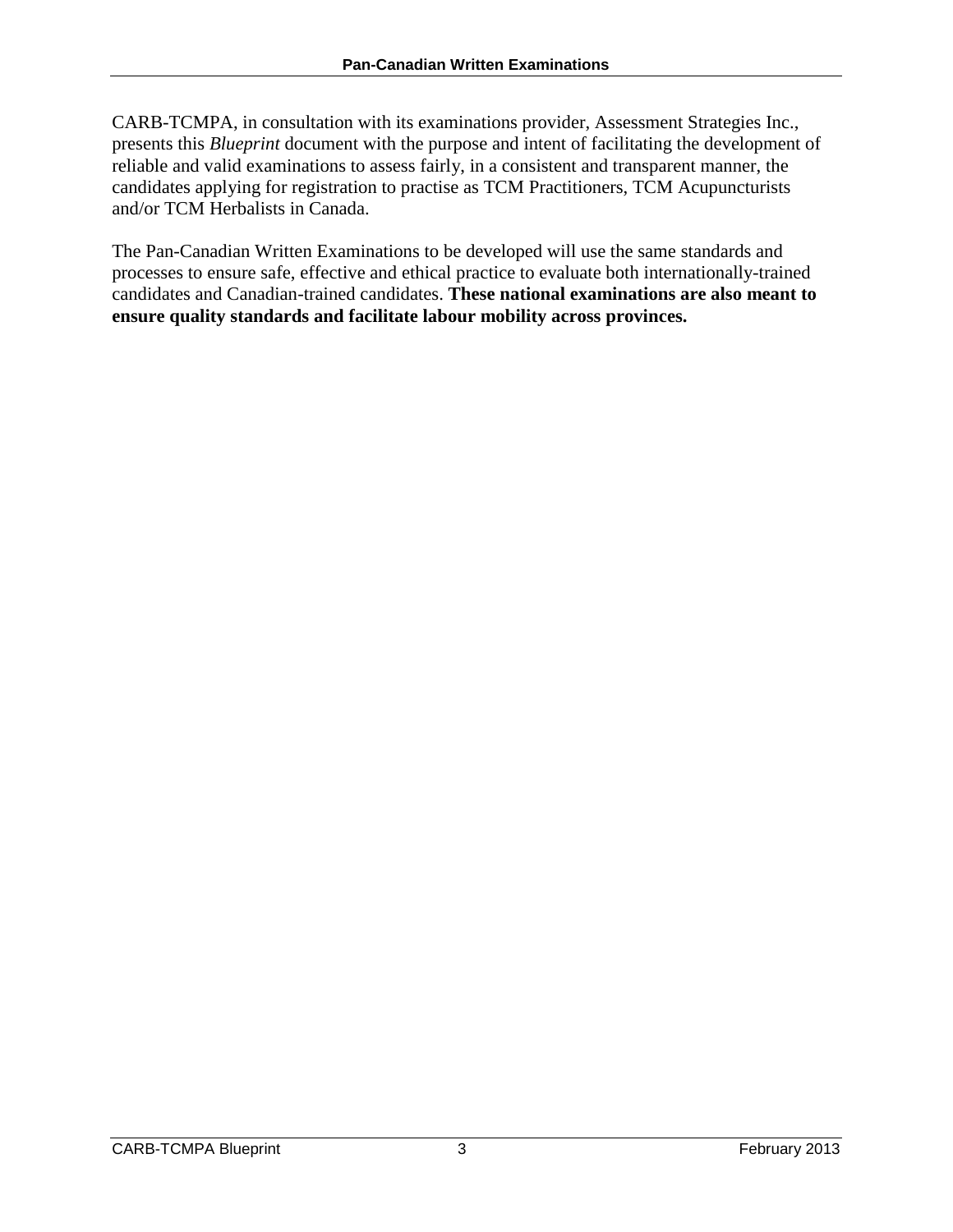# <span id="page-7-0"></span>**DEVELOPING OCCUPATIONAL COMPETENCIES**

### <span id="page-7-1"></span>**I. The Framework/Approach**

There are several common approaches for the development of competency frameworks based on tasks, functional analysis or descriptions of roles (Raymond and Neustel, 2006). Each has its place in describing competence. What is most important in any competency framework is the completeness and accuracy of the description it provides.

The *Entry-Level Occupational Competencies for the Practice of Traditional Chinese Medicine in Canada* (Appendix B) is based on a functional analysis methodology. The functional analysis approach is an integrated method to competency development whereby competence is inferred from performance and the context sensitivity of diverse practice is recognized. The description of the area of competency is required to be relevant to the patient and clinical context and should move from a general to more specific delineation of the expected performance of a competent professional. Figure 1 presents how the varying levels of the framework are interrelated and described.





### <span id="page-7-2"></span>**II. The Process**

The development process involved the identification of defined competencies by an interprovincial committee of experienced TCM Practitioners, Acupuncturists and educators. The committee utilized source documents from various countries describing TCM and acupuncture education and practice, as well as the expertise of its members. This was followed by surveys of practitioners in British Columbia, Alberta, Ontario, Quebec and Newfoundland & Labrador, to determine the extent to which the proposed competencies were deemed by practitioners to be important, frequently-used and appropriate as entry-level requirements.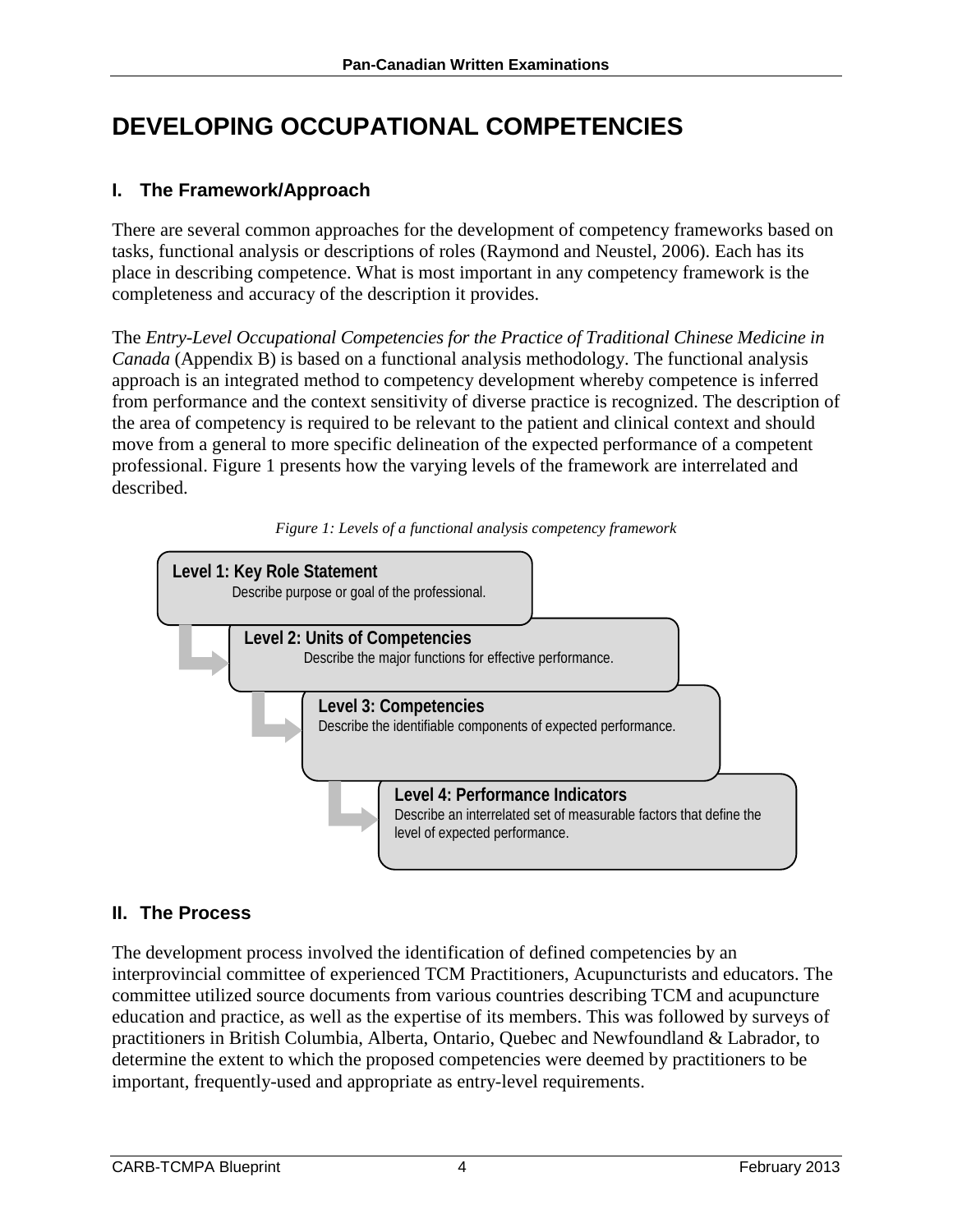The occupational competencies, provided in Appendix B, have been approved by the regulatory authority in each jurisdiction. They are intended to identify the knowledge, skills and abilities in which entry-level TCM Practitioners, TCM Acupuncturists and/or TCM Herbalists should be able to coordinate and apply, in order to provide safe, effective and ethical practice.

### <span id="page-8-0"></span>**III. Situating Occupational Competencies Assessed**

Figure 2 situates the competencies that form the basis of the Pan-Canadian Written Examinations within the full complement of competencies for traditional Chinese medicine, acupuncture and/or herbology practice. The outer circle represents the competencies that are expected of TCM Practitioners, TCM Acupuncturists and/or TCM Herbalists in general and may include competencies to be demonstrated by fully experienced professionals in the practice. The middle circle represents the competencies that the TCM Practitioners, TCM Acupuncturists and/or TCM Herbalists at the entry-level are required to possess by regulatory authorities in order to practise safely, effectively and ethically. The inner circle represents the competencies assessed by the Pan-Canadian Written Examinations. Thus, the Pan-Canadian Written Examinations, described in this *Blueprint* document, focus on competencies that are measurable on written examinations using multiple-choice questions as described in the **Technical Specifications** section.

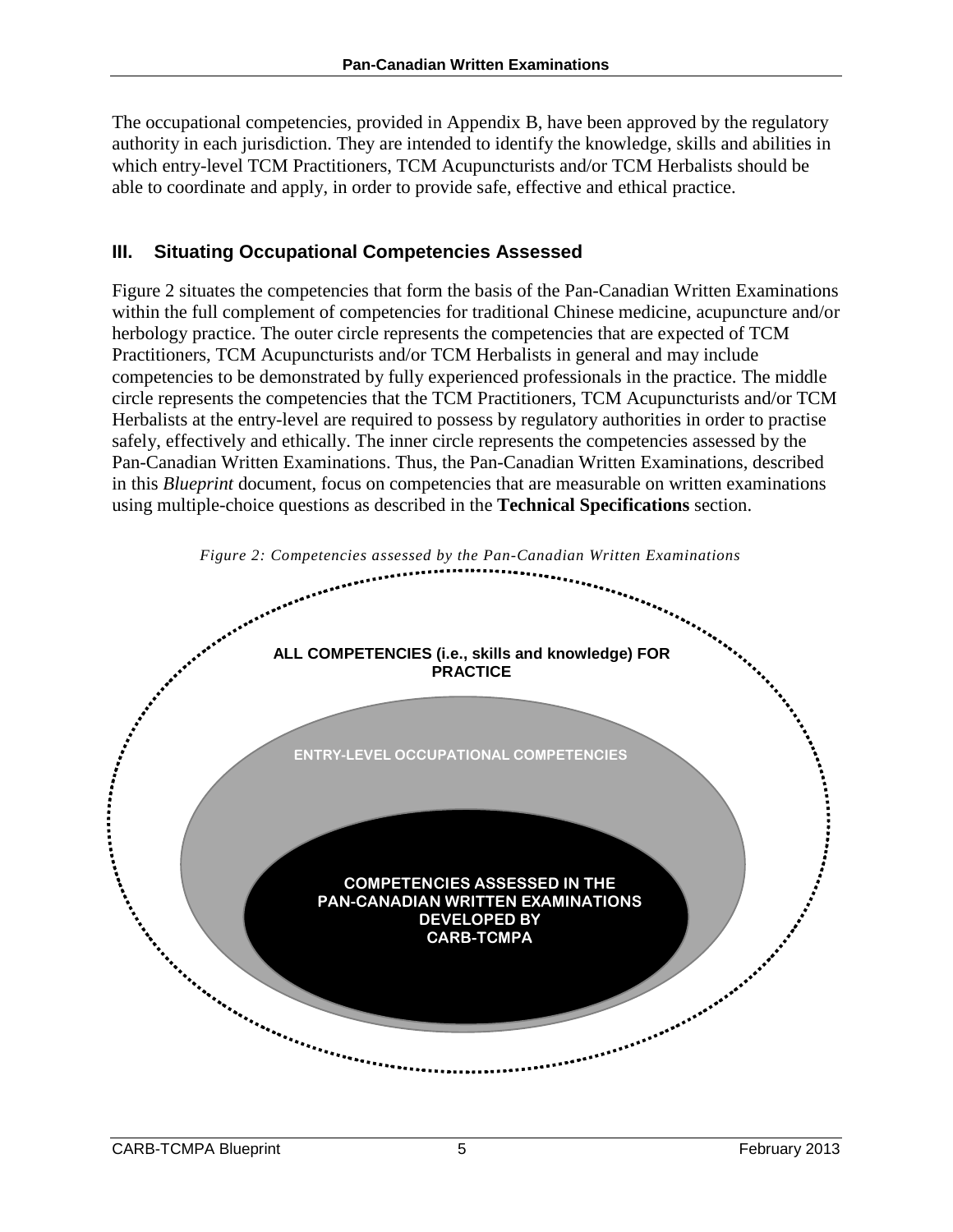# <span id="page-9-0"></span>**ASSUMPTIONS**

The following are the assumptions on which the Pan-Canadian Written Examinations are based and have been derived from the *Entry-Level Occupational Competencies for the Practice of Traditional Chinese Medicine in Canada* and other sources as provided in the bibliography.

- 1. Traditional Chinese Medicine (TCM) is a comprehensive body of knowledge that applies TCM theories to diagnose, treat and prevent illness using a variety of TCM methods/modalities.
- 2. The entry-level occupational competencies build and expand upon the developments required by traditional use, scientific advancements and social and legislative influence.
- 3. The entry-level occupational competencies are the foundation for all TCM professional practice and apply across diverse practice settings and patient populations.
- 4. TCM Practitioners, TCM Acupuncturists and/or TCM Herbalists provide health-care services relating to health promotion and maintenance, illness, injury, prevention, rehabilitative care, curative and supportive care, and palliative and end-of-life care.
- 5. TCM Practitioners, TCM Acupuncturists and/or TCM Herbalists may work in consultation/collaboration with other health-care providers to provide safe, high-quality patient-centred health-care services.
- 6. The competencies examined in the Pan-Canadian Written Examinations are directed toward the professional practice of entry-level TCM Practitioners, TCM Acupuncturists and/or TCM Herbalists in Canada.
- 7. Entry-level TCM Practitioners, TCM Acupuncturists and/or TCM Herbalists will practise in a manner consistent with their provincial/territorial regulatory body's professional practice standards, codes of ethics and scope of practice. They will also practice in compliance with applicable provincial/territorial and federal law and legislation.
- 8. The Pan-Canadian Written Examinations described in this *Blueprint* are not constrained by jurisdictional variations in scope of practice.
- 9. The implementation of the registration examinations will be determined by the individual provincial regulatory bodies. Successful completion of the Pan-Canadian Written Examinations does not constitute an automatic registration to practise.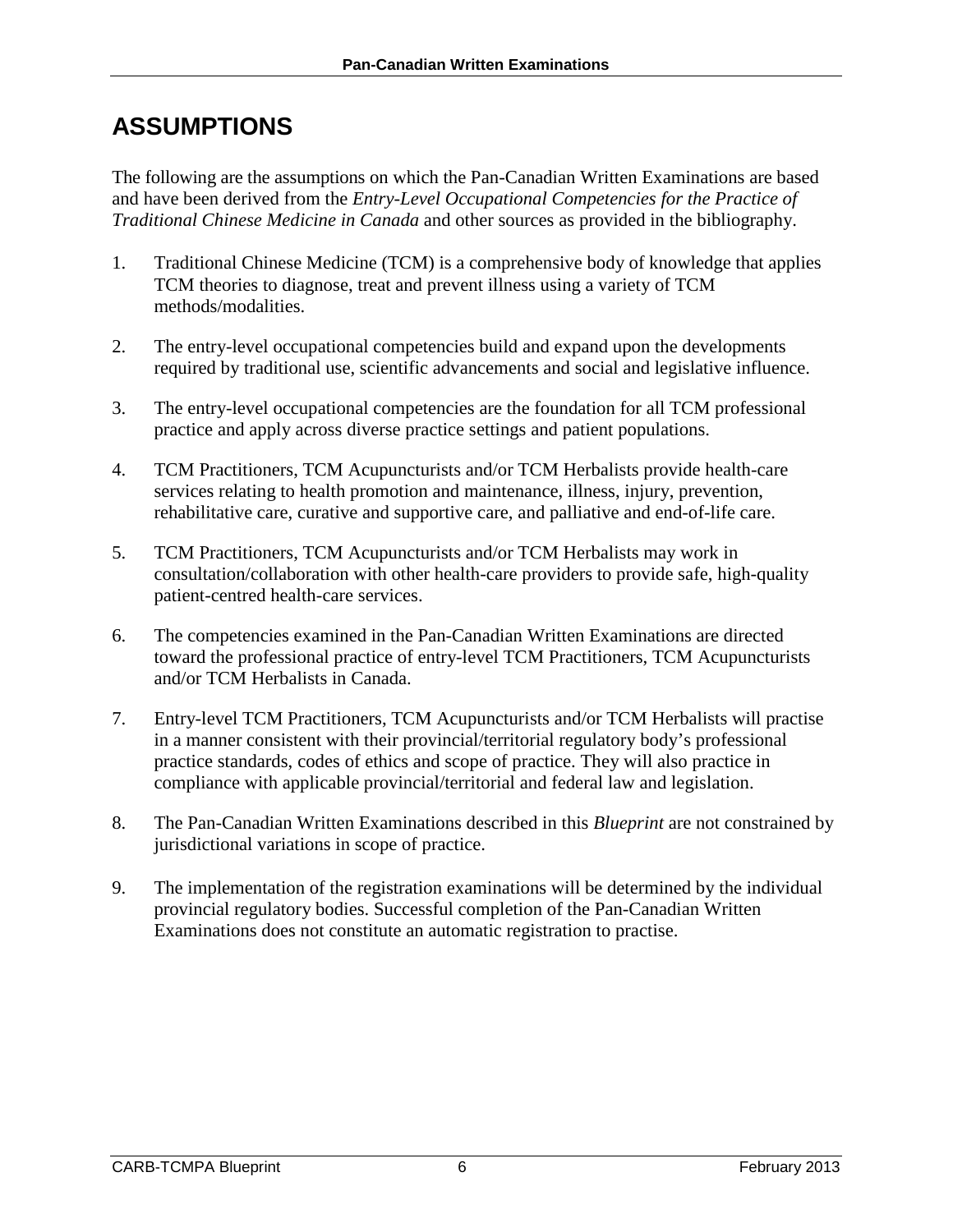# <span id="page-10-0"></span>**TECHNICAL SPECIFICATIONS**

# <span id="page-10-1"></span>**I. Structural Variables**

**Structural variables** include characteristics of the examination that determine its general design and appearance: format, question presentation and length of the exam, weighting (percentage) of the occupational competencies by practice areas and taxonomy levels of cognitive ability upon which the exam questions focus. These specifications describe the important features of the national examinations described in this document and provide essential guidelines for how the occupational competencies will be measured using a written multiple-choice format.

### <span id="page-10-2"></span>**a) Examination Format, Presentation and Length**

*Format:* The Pan-Canadian Written Examinations will consist of multiple-choice questions. Each multiple-choice question is composed of two distinct elements: (1) the stem and (2) the options. The stem is the introductory part of the question that presents the examinee with a question or problem. The options are the alternatives (e.g., words, statements, numbers) from which the examinee is to select the correct or best answer to the question or problem posed in the stem.

Each question has four options: the response representing the correct (or best) answer, and three distractors that are plausible but incorrect (or less adequate) options intended to distract the examinee who is uncertain of the correct response.

*Presentation:* Multiple-choice questions may be presented within a case (i.e., a brief introductory case text accompanied by two to five related questions) or independently (i.e., stand-alone questions that are not specifically connected with any other text or questions). Questions associated with a case represent a plausible sequence of events.

*Length of examinations*: There will be three written examination papers.

- The Pan-Canadian Written Examination for TCM Practitioners. This paper will have three sections: one to assess competencies that are **common** (applicable to both TCM acupuncture and TCM herbology), one section relating solely to **TCM acupuncture;** and one section relating solely to **TCM herbology**. It will consist of approximately 200-210 multiple-choice questions. [4 Hours]
- The Pan-Canadian Written Examination for TCM Acupuncturists. This paper will have two sections: one to assess competencies that are **common** and one relating solely to **TCM acupuncture**. It will consist of approximately 150-160 multiple-choice questions. [3 Hours]
- The Pan-Canadian Written Examination for TCM Herbalists. This paper will have two sections: one to assess competencies that are **common** and one relating solely to **TCM herbology**. It will consist of approximately 150-160 multiple-choice questions. [3 Hours]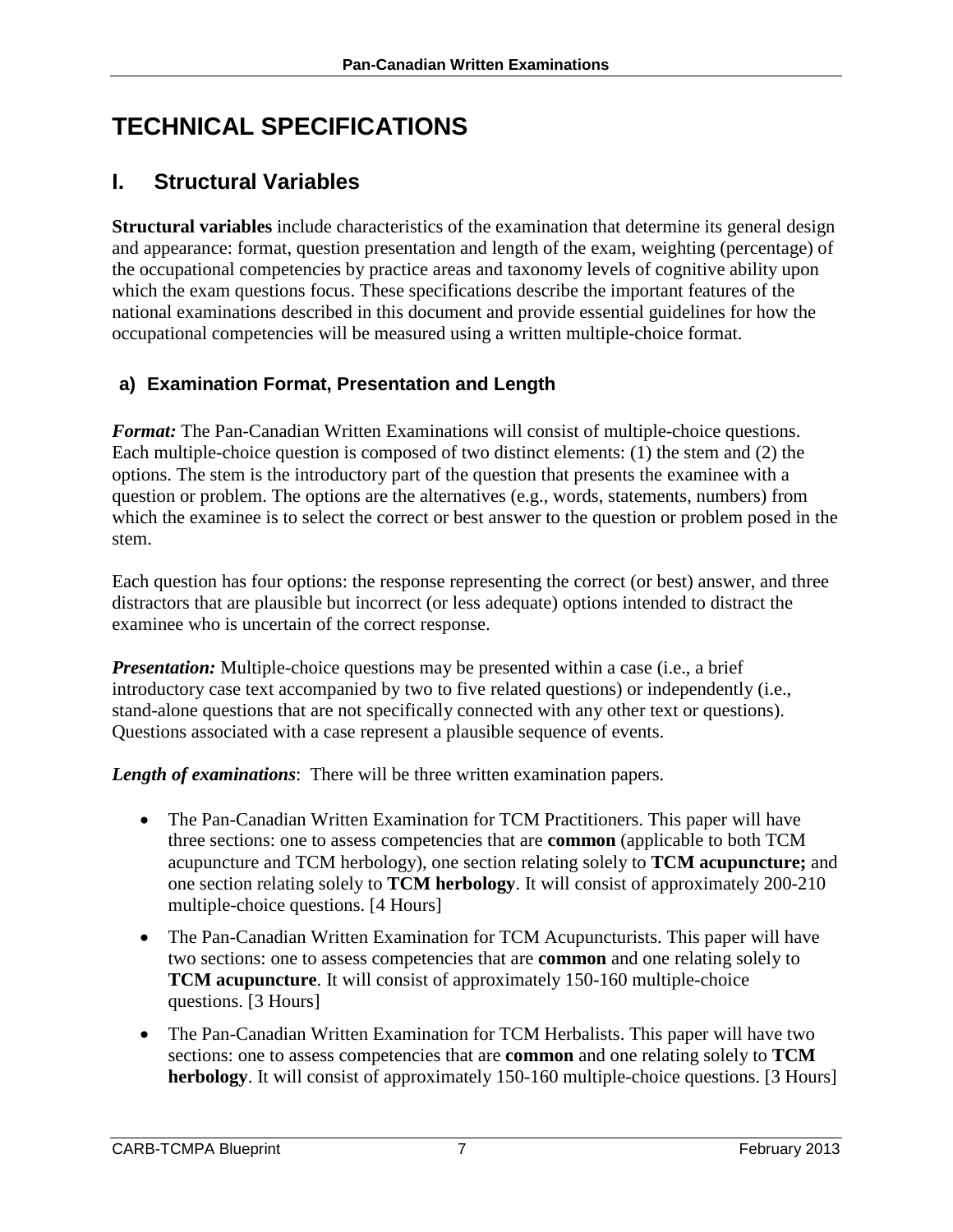### <span id="page-11-0"></span>**b) Percentage of Examination Questions by Practice Areas**

The following tables provide the weighting (percentage) of occupational competencies by the nine (9) practice areas:

- 1) Interpersonal Skills
- 2) Professionalism
- 3) Practice Management
- 4) Traditional Chinese Medicine Foundations
- 5) Fundamentals of Biomedicine
- 6) Diagnostics and Treatment
- 7) Acupuncture Techniques
- 8) Herbal Dispensary Management
- 9) Safety

The numbering and sequencing of the occupational competencies provided in the second column correspond to the *Entry-Level Occupational Competencies for the Practice of Traditional Chinese Medicine in Canada* (Appendix B). It should be recognized that the competency statements vary in scope, with some representing global activities and others more discrete and specific to TCM actions. Examination questions will be developed based on these competency statements and be weighted in the examinations according to the following tables provided on the next pages.

- Table 1a: Weighting of Occupational Competencies by Practice Areas for the Pan-Canadian Written Examination for TCM Practitioners
- Table 1b: Weighting of Occupational Competencies by Practice Areas for the Pan-Canadian Written Examination for TCM Acupuncturists
- Table 1c: Weighting of Occupational Competencies by Practice Areas for the Pan-Canadian Written Examination for TCM Herbalists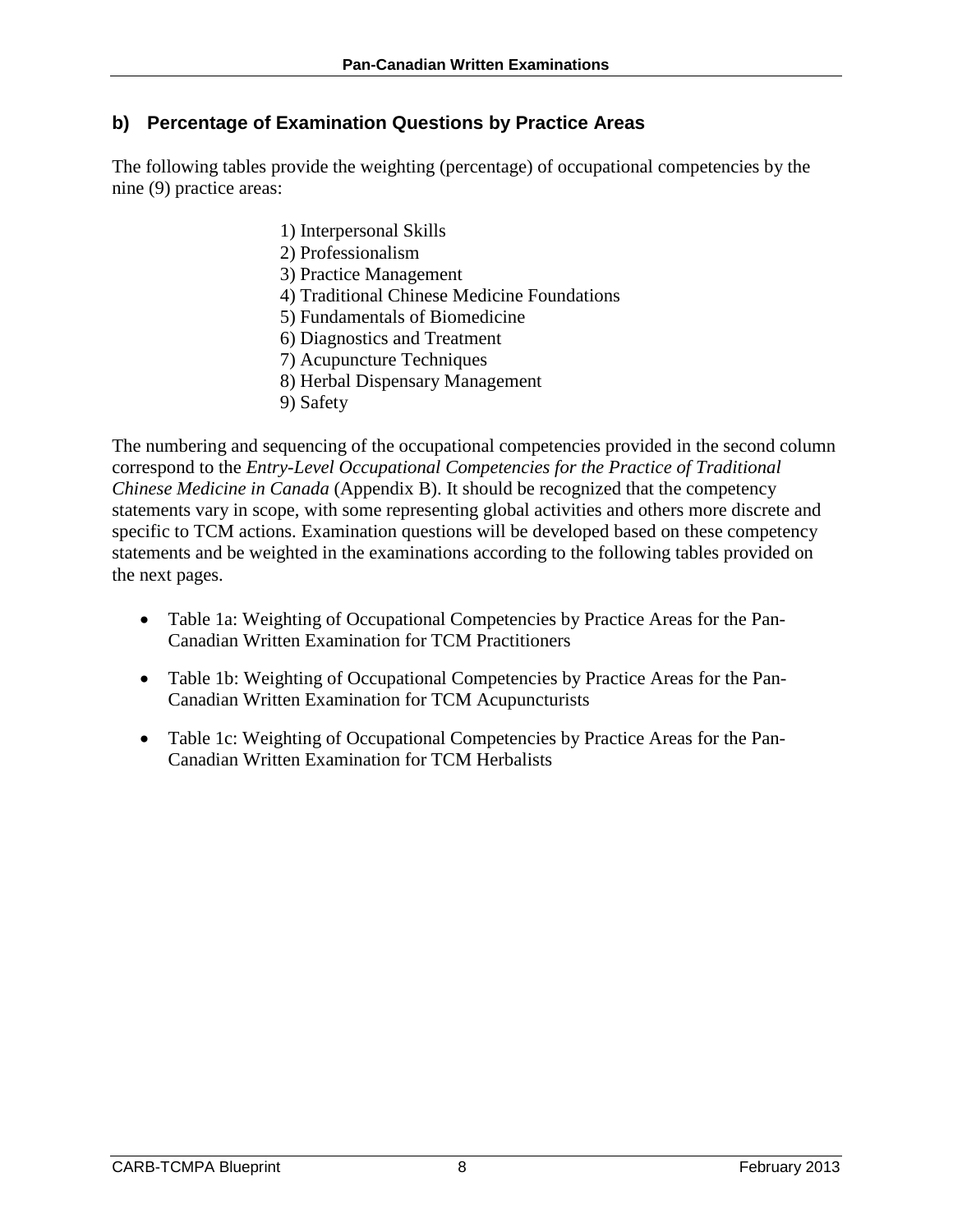|    | <b>The Practice Areas</b>                          | <b>Numbering and Sequence of</b><br><b>Occupational Competencies</b> | Percentage |
|----|----------------------------------------------------|----------------------------------------------------------------------|------------|
| 1. | Interpersonal Skills                               | 1.1, 1.2, 1.3                                                        | $2 - 4%$   |
|    | 2. Professionalism                                 | 2.1, 2.2, 2.3, 2.4                                                   | $2 - 4%$   |
|    | 3. Practice Management                             | 3.1, 3.2                                                             | $2 - 4%$   |
| 4. | Traditional Chinese Medicine<br><b>Foundations</b> | 4.1, 4.2, 4.3, 4.4, 4.5                                              | $25 - 30%$ |
|    | 5. Fundamentals of Biomedicine                     | 5.1, 5.2, 5.3                                                        | $7 - 10%$  |
| 6. | Diagnostics and Treatment                          | 6.1, 6.2, 6.3, 6.4, 6.5, 6.6, 6.7, 6.8                               | $27 - 32%$ |
| 7. | <b>Acupuncture Techniques</b>                      | 7.1, 7.2, 7.3, 7.4, 7.5                                              | $3 - 6%$   |
| 8. | Herbal Dispensary Management                       | 8.1, 8.2                                                             | $7 - 10%$  |
| 9. | Safety                                             | 9.1, 9.2, 9.3, 9.4                                                   | 7 - 10%    |

#### **Table 1a: Weighting of Occupational Competencies by Practice Areas for the Pan-Canadian Written Examination for TCM Practitioners**

#### **Table 1b: Weighting of Occupational Competencies by Practice Areas for the Pan-Canadian Written Examination for TCM Acupuncturists**

|    | <b>The Practice Areas</b>                                 | <b>Competency Codes</b>              | Percentage |
|----|-----------------------------------------------------------|--------------------------------------|------------|
| 1. | <b>Interpersonal Skills</b>                               | 1.1, 1.2, 1.3                        | $3 - 5%$   |
|    | 2. Professionalism                                        | 2.1, 2.2, 2.3, 2.4a,b, c, e          | $3 - 5%$   |
| 3. | <b>Practice Management</b>                                | 3.1, 3.2                             | $3 - 5%$   |
| 4. | Traditional Chinese Medicine<br>Foundations (Acupuncture) | 4.1, 4.2                             | $23 - 28%$ |
|    | 5. Fundamentals of Biomedicine                            | 5.1, 5.2, 5.3                        | $10 - 12%$ |
| 6. | Diagnostics and Treatment                                 | 6.1, 6.2, 6.3, 6.4a-e, 6.5, 6.7, 6.8 | $32 - 35%$ |
|    | 7. Acupuncture Techniques                                 | 7.1, 7.2, 7.3, 7.4, 7.5              | $5 - 7%$   |
| 8. | <b>Herbal Dispensary Management</b>                       | Not Applicable                       | N/A        |
| 9. | Safety                                                    | $9.1a, 9.2, 9.3b-f, 9.4$             | $8 - 10%$  |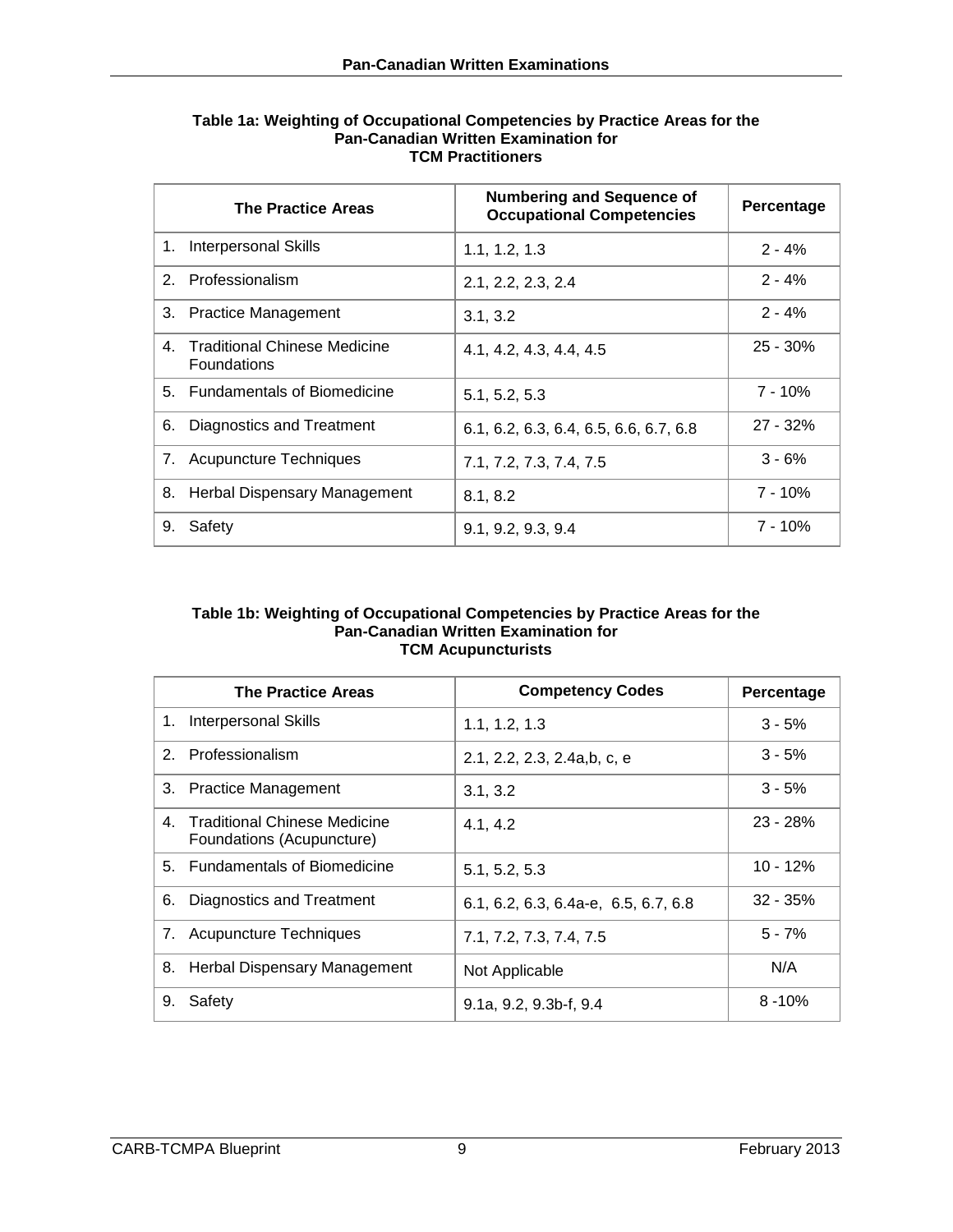|                | <b>The Practice Areas</b>                               | <b>Competency Codes</b>                           | Percentage |
|----------------|---------------------------------------------------------|---------------------------------------------------|------------|
| 1.             | <b>Interpersonal Skills</b>                             | 1.1, 1.2, 1.3                                     | $3 - 5%$   |
| 2 <sup>1</sup> | Professionalism                                         | 2.1, 2.2, 2.3, 2.4a, b, d, e                      | $3 - 5%$   |
| 3.             | <b>Practice Management</b>                              | 3.1, 3.2                                          | $3 - 5%$   |
| 4.             | Traditional Chinese Medicine<br>Foundations (Herbology) | 4.1, 4.3, 4.4, 4.5                                | $23 - 25%$ |
|                | 5. Fundamentals of Biomedicine                          | 5.1, 5.2, 5.3                                     | $10 - 12%$ |
| 6.             | Diagnostics and Treatment                               | $6.1, 6.2, 6.3, 6.4a-c, 6.4f-g, 6.6, 6.7,$<br>6.8 | $32 - 35%$ |
| 7.             | <b>Acupuncture Techniques</b>                           | Not Applicable                                    | N/A        |
| 8.             | <b>Herbal Dispensary Management</b>                     | 8.1, 8.2                                          | $10 - 12%$ |
| 9.             | Safety                                                  | $9.1b, 9.2, 9.3a-c, 9.4$                          | $5 - 7%$   |

#### **Table 1c: Weighting of Occupational Competencies by Practice Areas for the Pan-Canadian Written Examination for TCM Herbalists**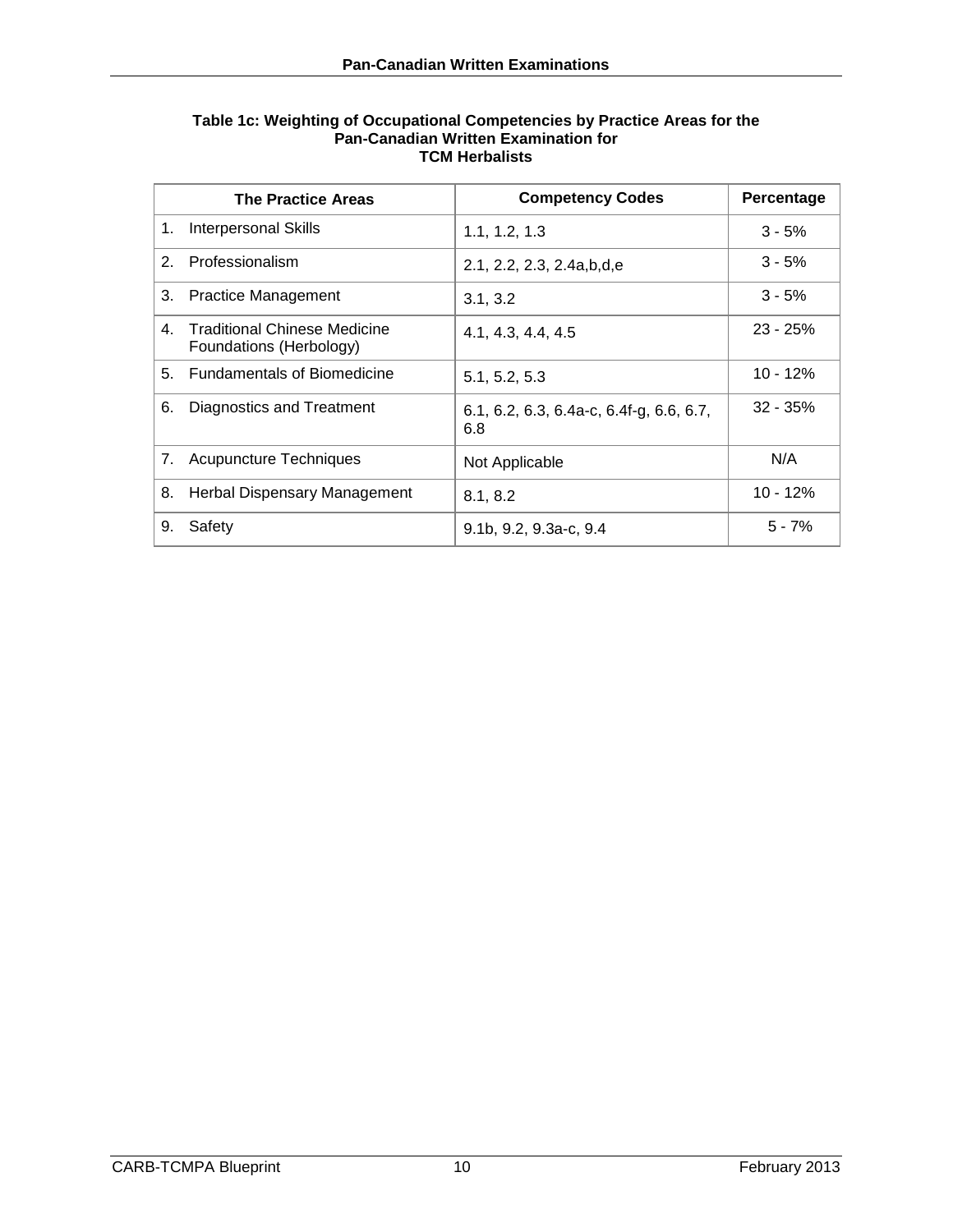#### <span id="page-14-0"></span>**c) Percentage of Examination Questions by Category of Cognitive Ability**

To ensure that the competencies are measured at different areas of cognitive ability, each question on the Pan-Canadian Written Examinations will be classified into one of three categories: knowledge, comprehension/application or analysis and interpretation.<sup>[2](#page-14-1)</sup>

| <b>Categories of Cognitive Ability</b> | <b>Percentage of Questions</b> |
|----------------------------------------|--------------------------------|
| Knowledge                              | $20 - 30%$                     |
| Comprehension and Application          | $35 - 50%$                     |
| Analysis and Interpretation            | $20 - 30%$                     |

**Table 2: Percentage of Questions by the Category of Cognitive Ability**

#### *Knowledge*

The category focuses on performances that involve remembering information. It combines the ability to recall previously learned material with the ability to understand its meaning. It includes such cognitive abilities as knowing and understanding definitions, facts, concepts and principles (e.g., the ability to identify the principles of treatment).

#### *Comprehension and Application*

This category refers to the ability to apply knowledge and learning to new or practical situations. It reflects the ability of entry-level TCM Practitioners, TCM Acupuncturists and/or TCM Herbalists to apply rules, methods, principles and theories in different scenarios (e.g., the ability to describe the treatment method for illness).

#### *Analysis and Interpretation*

This category focuses on performances that involve analyzing and interpreting information. It includes the ability of entry-level TCM Practitioners, TCM Acupuncturists and/or TCM Herbalists to judge the relevance of data, to deal with abstractions and to use clinical reasoning and inquiry to solve problems (e.g., the ability to formulate and justify a treatment plan). Entry-level TCM Practitioners, TCM Acupuncturists and/or TCM Herbalists should be able to identify cause-and-effect relationships, distinguish between relevant and irrelevant data, formulate valid conclusions and make judgments concerning the needs of patients.

 $\overline{a}$ 

<span id="page-14-1"></span><sup>&</sup>lt;sup>2</sup> Classification system modified from Bloom, 1956.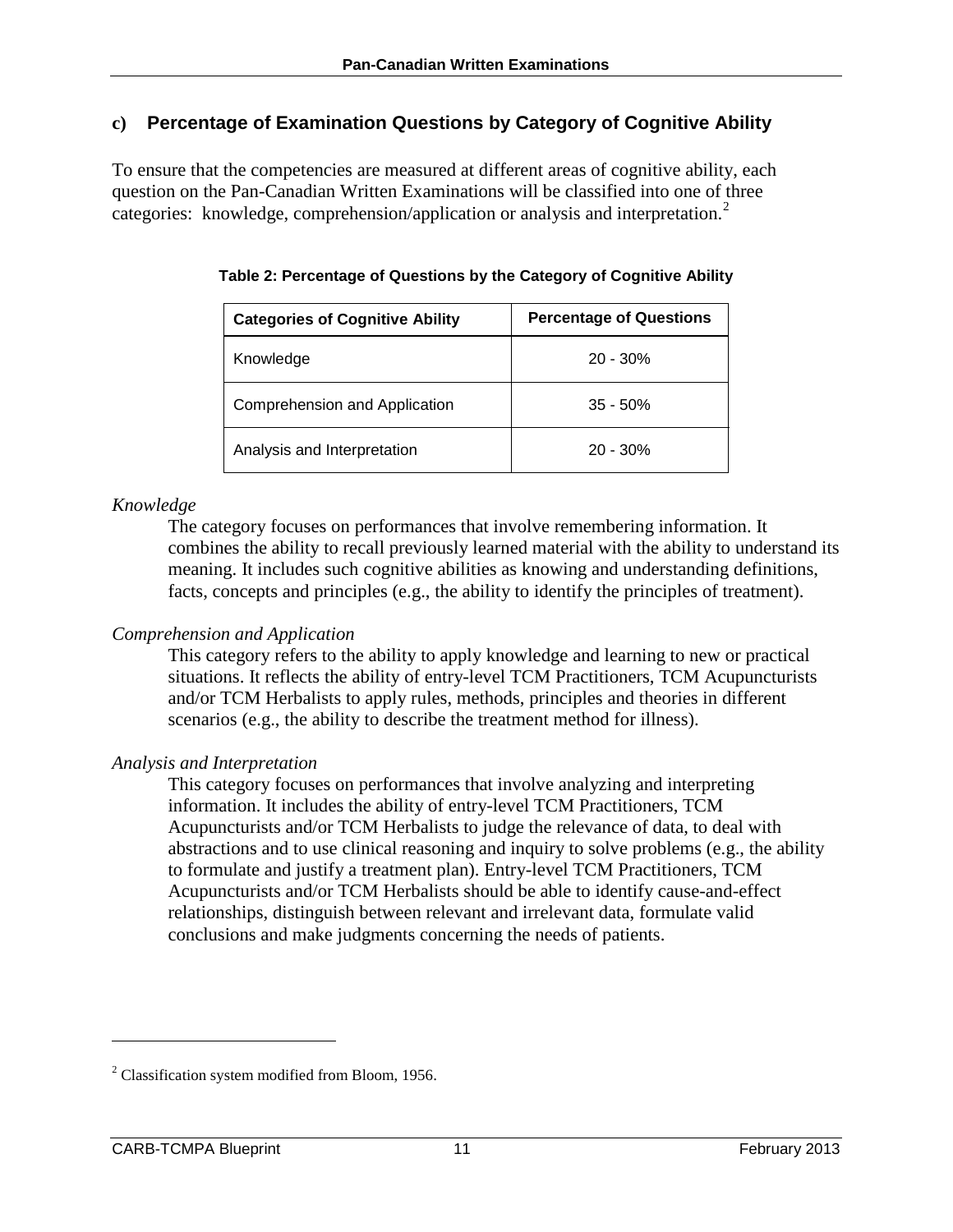Table 3 presents examples of performance indicators and common verbs that may be used as a guide when the examination questions based on cognitive abilities are constructed. These are examples and do not represent an exhaustive list.

| Cognitive<br><b>Categories</b>   | <b>Descriptors</b>                                                                                                                                                                                                                                                                                                      | <b>Verbs for Use in Test Questions</b>                                                                                                                                                 |  |
|----------------------------------|-------------------------------------------------------------------------------------------------------------------------------------------------------------------------------------------------------------------------------------------------------------------------------------------------------------------------|----------------------------------------------------------------------------------------------------------------------------------------------------------------------------------------|--|
| Knowledge                        | Recognizes or recalls<br>▪<br>Knows terms<br>٠<br>Knows methods and procedures<br>٠<br>Knows basic facts<br>▪                                                                                                                                                                                                           | Defines<br>Matches<br><b>Describes</b><br><b>Names</b><br><b>Identifies</b><br><b>Selects</b><br>Labels<br><b>States</b>                                                               |  |
| Comprehension<br>and Application | Understands facts and principles<br>٠<br>Interprets verbal material<br>٠<br>Translates verbal material<br>٠<br>Applies concepts and principles to<br>٠<br>new situations<br>Solves problems<br>٠<br>Applies laws and theories<br>٠<br>Constructs charts and graphs<br>٠<br>Correctly uses a method or<br>٠<br>procedure | Predicts<br>Converts<br><b>Estimates</b><br>Produces<br><b>Explains</b><br>Relates<br>Generalizes<br>Summarizes<br>Changes<br><b>Infers</b><br>Computes<br>Shows<br>Operates<br>Solves |  |
| Analysis and<br>Interpretation   | Evaluates relevancy of data<br>٠<br>Recognizes assumptions<br>٠<br>Judges the adequacy from which<br>٠<br>conclusions are drawn<br>Judges the value of findings<br>٠<br>Integrates from different areas<br>Ξ<br>Proposes a plan of action<br>٠<br>Formulates an approach by<br>٠<br>classifying events or objects       | <b>Differentiates</b><br>Contrasts<br>Relates<br><b>Explains</b><br>Justifies<br>Breaks down<br>Categorizes<br>Diagnoses<br>Creates<br>Relates<br>Concludes<br>Compares<br>Designs     |  |

| Table 3: Examples of Descriptors and Common Verbs That May Be Used to Construct |
|---------------------------------------------------------------------------------|
| <b>Examination Questions by Categories of Cognitive Ability</b>                 |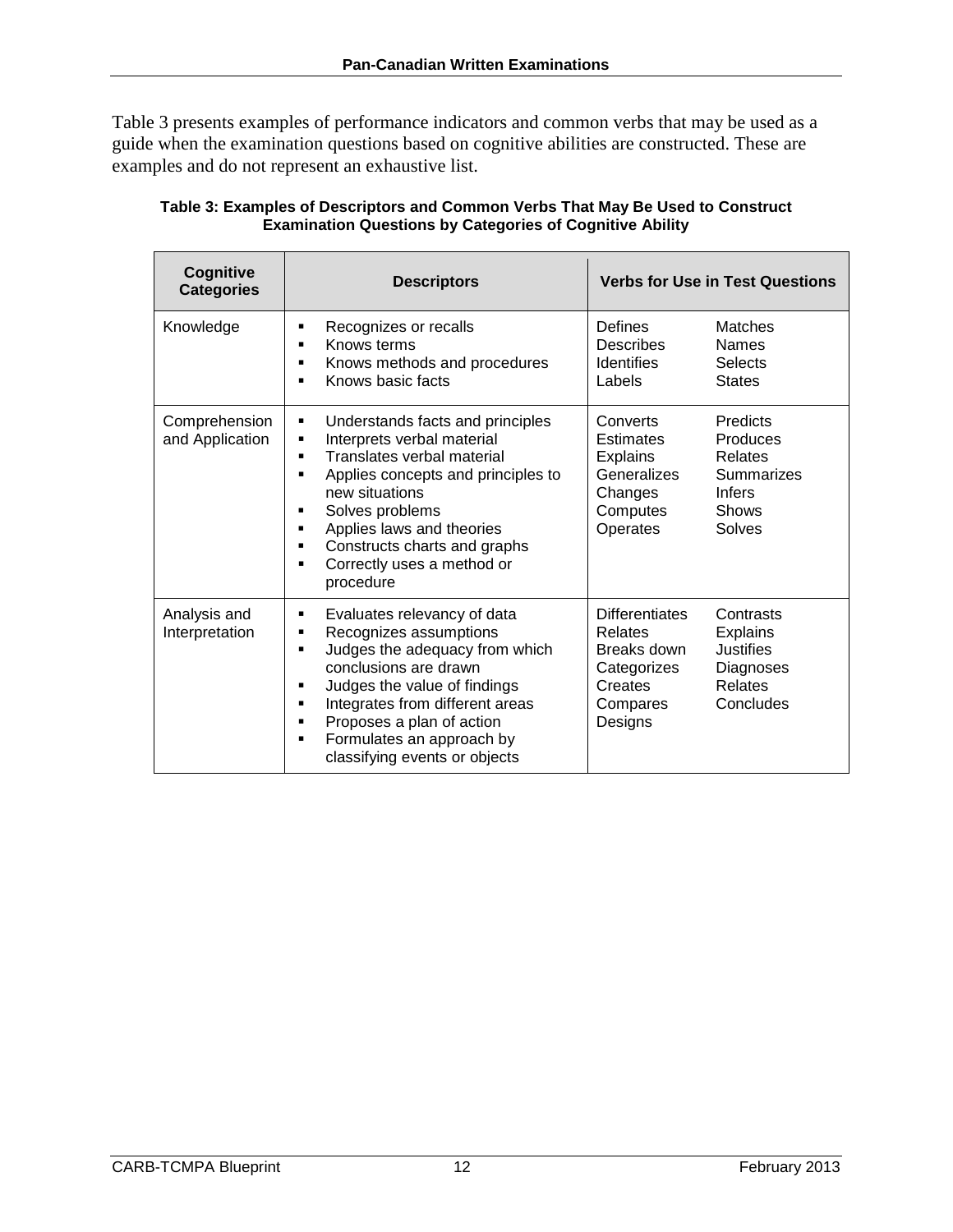### <span id="page-16-0"></span>**II. Contextual Variables**

Contextual variables qualify the content domain by identifying the contexts in which the examination questions will be set. They include patient demographics and lifespan, TCM illnesses and practice environment.

### <span id="page-16-1"></span>**a) Patient Demographics and Lifespan**

The Pan-Canadian Written Examinations may include questions pertaining to individuals, families and groups such as populations and communities.

The Pan-Canadian Written Examinations will include questions related to lifespan, from preconception through to advanced age, including end of life. Questions will reflect health situations relevant to the different phases of life.

### <span id="page-16-2"></span>**b) TCM Illnesses**

The Pan-Canadian Written Examinations will include questions pertaining to the TCM illnesses, including but not limited to the following.

- Internal Medicine (Nei Ke)
- External Medicine (Wai Ke)
- Obstetrics and Gynecology (Fu Ke)
- Pediatrics (Er Ke)
- Orthopedics and Traumatology (Gu Shang Ke)

Appendix C provides the list of TCM illnesses. These classifications are derived from historical literature and are not meant to correspond to traditional classifications of biomedicine.

### <span id="page-16-3"></span>**c) Practice Environment**

The practice environment for the TCM Practitioners, TCM Acupuncturists and/or TCM Herbalists can be any setting or circumstance within the scope of practice defined by provincial and territorial legislation and regulation. For the purposes of the Pan-Canadian Written Examinations, the practice environment will be specified only where it is required in order to provide guidance to the candidate in responding to the examination question.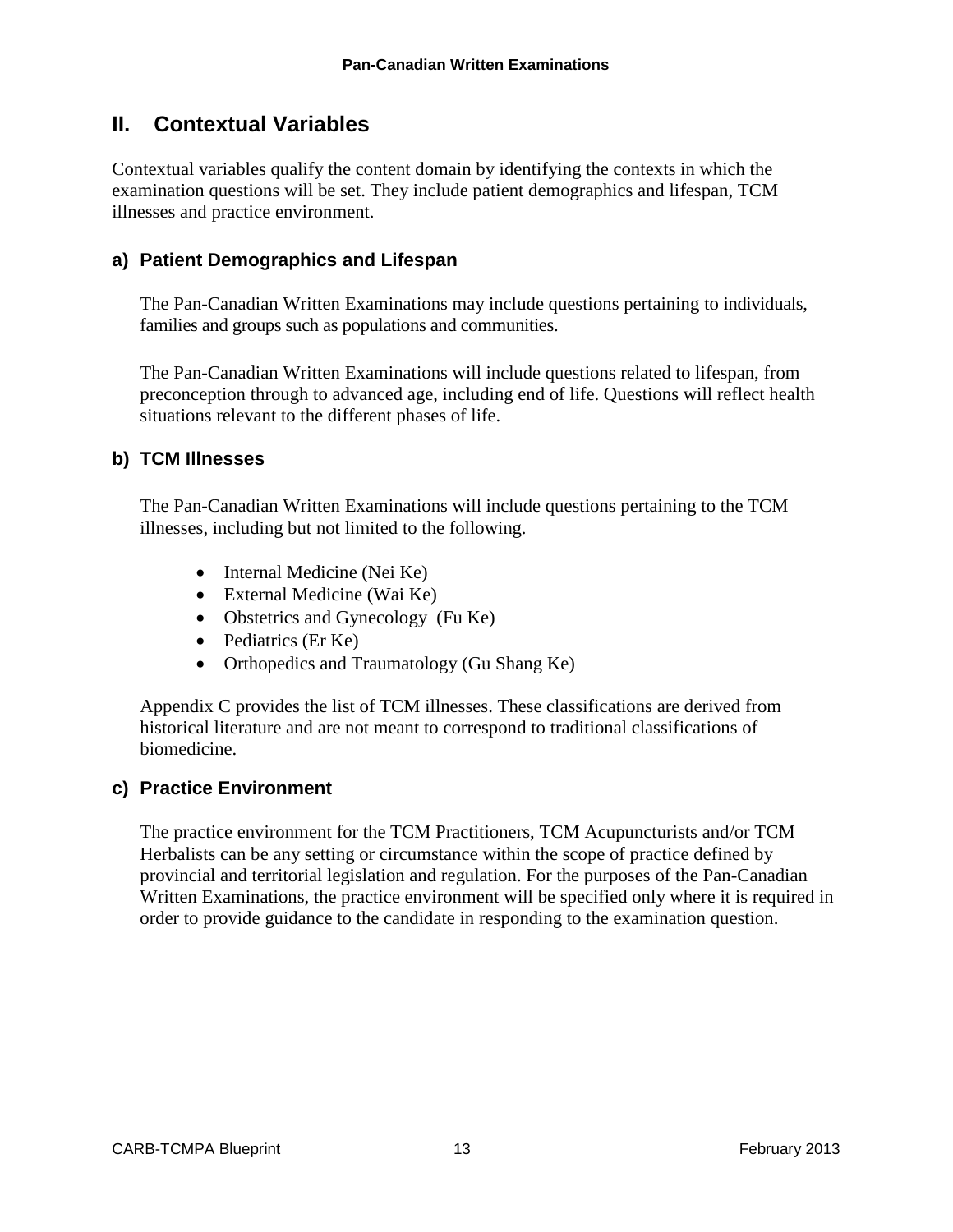### <span id="page-17-0"></span>**LIST OF SUGGESTED REFERENCES**

The Blueprint Development and the Examination Committees suggest that the following references, although not exhaustive, may be helpful to the examination committee for the development of questions and to candidates in preparation for the registration examination. The examination committee and candidates are also encouraged to consult other relevant and authoritative references. For convenience the suggested references have been grouped into five categories.

- 1) Foundations/Diagnosis
- 2) Clinical Practice/Treatment
- 3) Acupuncture
- 4) Herbology/Formulas
- 5) Biomedicine and Other Related Areas (e.g., by-laws, safety)

#### **1. Foundations/Diagnosis**

- Kirschbaum, B. (2000). *Atlas of Chinese tongue diagnosis*. Seattle, WA: Eastland Press. (ISBN: 0-939616-3-5)
- Liu, Z. W., & Liu, L. (2009). *Essentials of Chinese medicine* (Volumes 1, 2, 3). Beijing University of Chinese Medicine and School of Chinese Medicine, Baptist University, Hong Kong: Springer.
- Maciocia, G. (1987). *Foundations of Chinese medicine*. Edinborough, UK: Churchill Livingstone, Roberts Stevenson House. (ISBN: 0-443-03980-1)
- Maciocia, G. (1999). *Tongue diagnosis in Chinese medicine* (Revised ed.). Washington, DC: Eastland Press. (ISBN: 978-0939616190)
- Maciocia, G. (2004). *Diagnosis in Chinese medicine-A comprehensive guide*. Churchill Livingstone. (ISBN: 0-443-06448-2)
- Maciocia, G. (2005). *The foundations of Chinese medicine: A comprehensive text for acupuncturists and herbalists* (2<sup>nd</sup> ed.). Philadelphia: Elsevier Churchill Livingstone.
- Maoshing, N. (2002). *The yellow emperor's classic of medicine* (A new Translation of the Neijing Suwen). Boston: Shambhala Publications Inc.
- Shanghai College of Traditional Chinese Medicine. *Coloured diapositives of tongue diagnosis in Traditional Chinese Medicine* (2<sup>nd</sup> ed.). Author.
- Wang, B. (2000). *Yellow Emperor's cannon: Internal medicine.* China Science and Technology Press. (ISBN 7-5046-2231-1)
- Wang, G. (2002). *Diagnostics of traditional Chinese medicine*. Shanghai University of TCM.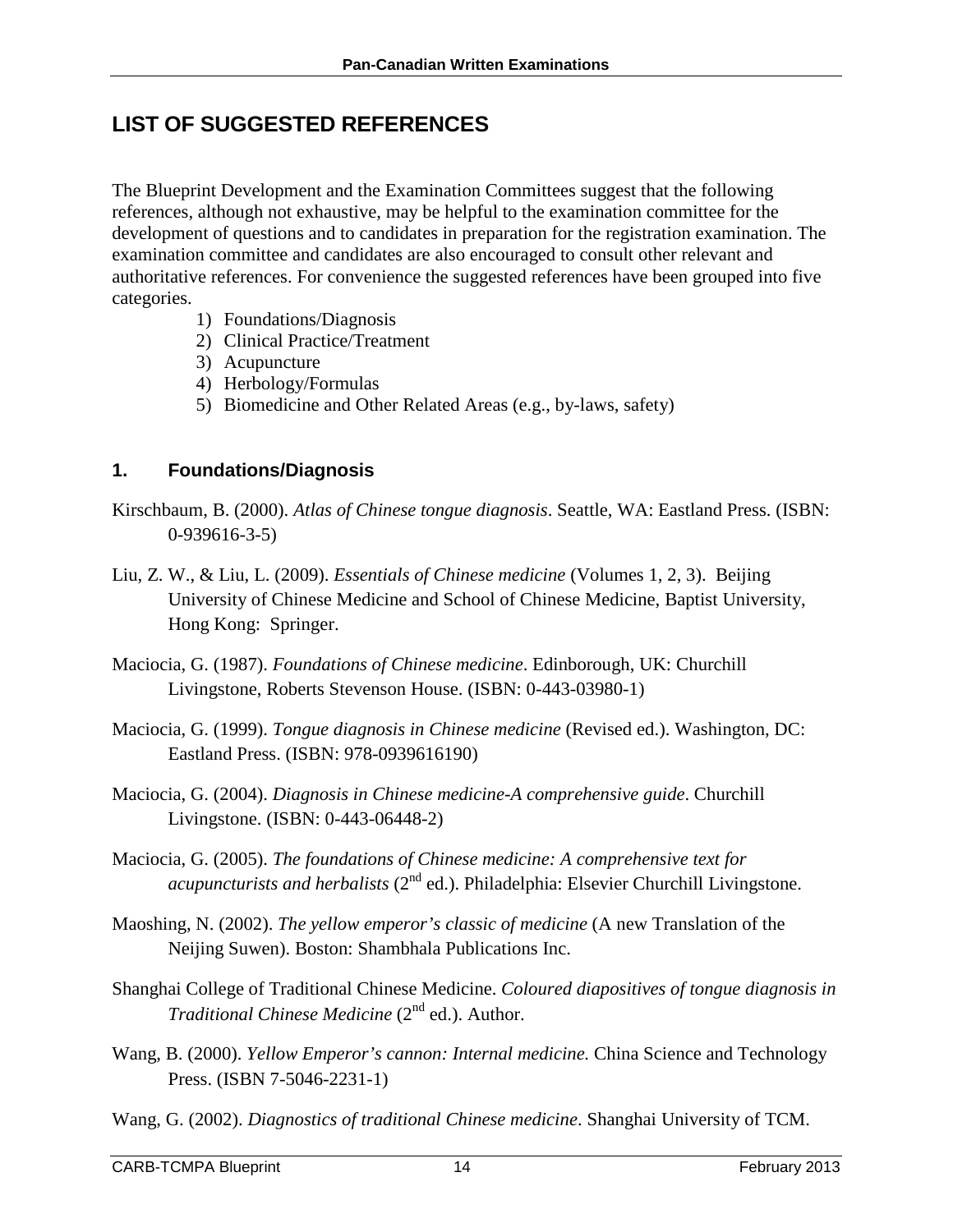- Wiseman, N. (1996). *English Chinese/Chinese English Dictionary of Chinese Medicine*. Human Science & Technology Press.
- World Health Organization. (2007). *International standard terminologies on traditional medicine in the Western Pacific Region*. Author.
- Wu, C. (2009). *Basic theory of traditional Chinese medicine*. Shanghai University of TCM.
- Zang, E. J. *Treatise of febrile diseases caused by cold* (Shang Han Lun). New World Press. ISBN: 9787801878496
- Zhonging, Z. (1996). *Treatise of febrile diseases caused by cold (Shang Han Lun)*. New World Press.
- Zhen, L. S. (1985). *Pulse diagnosis*. Translated by Hoc Ku Huynh. Brookline, MA: Paradigm Publications. (ISBN: 0-912111-06-2)

#### **2. Clinical Practice/Treatment**

- Cen, Z. B. (1984). *TCM Traumatology*. Shanghai Science and Technique Press. (ISBN 7-5323- 0313-6)
- Shanghai University of Traditional Chinese Medicine. (2003). *Internal medicine of traditional Chinese medicine*. Shanghai University of TCM.
- Maciocia, G. (1998). *Obstetrics & gynecology in Chinese medicine*. New York: Churchill Livingstone.
- Maciocia, G. (2007). *The practice of Chinese medicine: Treatment of diseases with acupuncture*  and Chinese herbs  $(2^{nd}$  ed.). Churchill Livingstone.
- MacLean, W., & Lyttleton, J. (2000). *Clinical handbook of internal medicine* (Vol. 1 & 2). Sydney, Australia: University of Western Sydney.
- Yanfu, Z. (2002). *Pediatrics of traditional Chinese medicine*. Shanghai University of TCM.
- Prichford, P. (2002). *Healing with whole food: Asian tradition and modern nutrition* (3<sup>rd</sup> ed.). North Atlantic Books.
- Li, S. (2002). *Surgery of traditional Chinese medicine*. Shanghai University of TCM.
- Huang, G. (2003). *Traumatology & orthopedics of traditional Chinese medicine*. Shanghai University of TCM.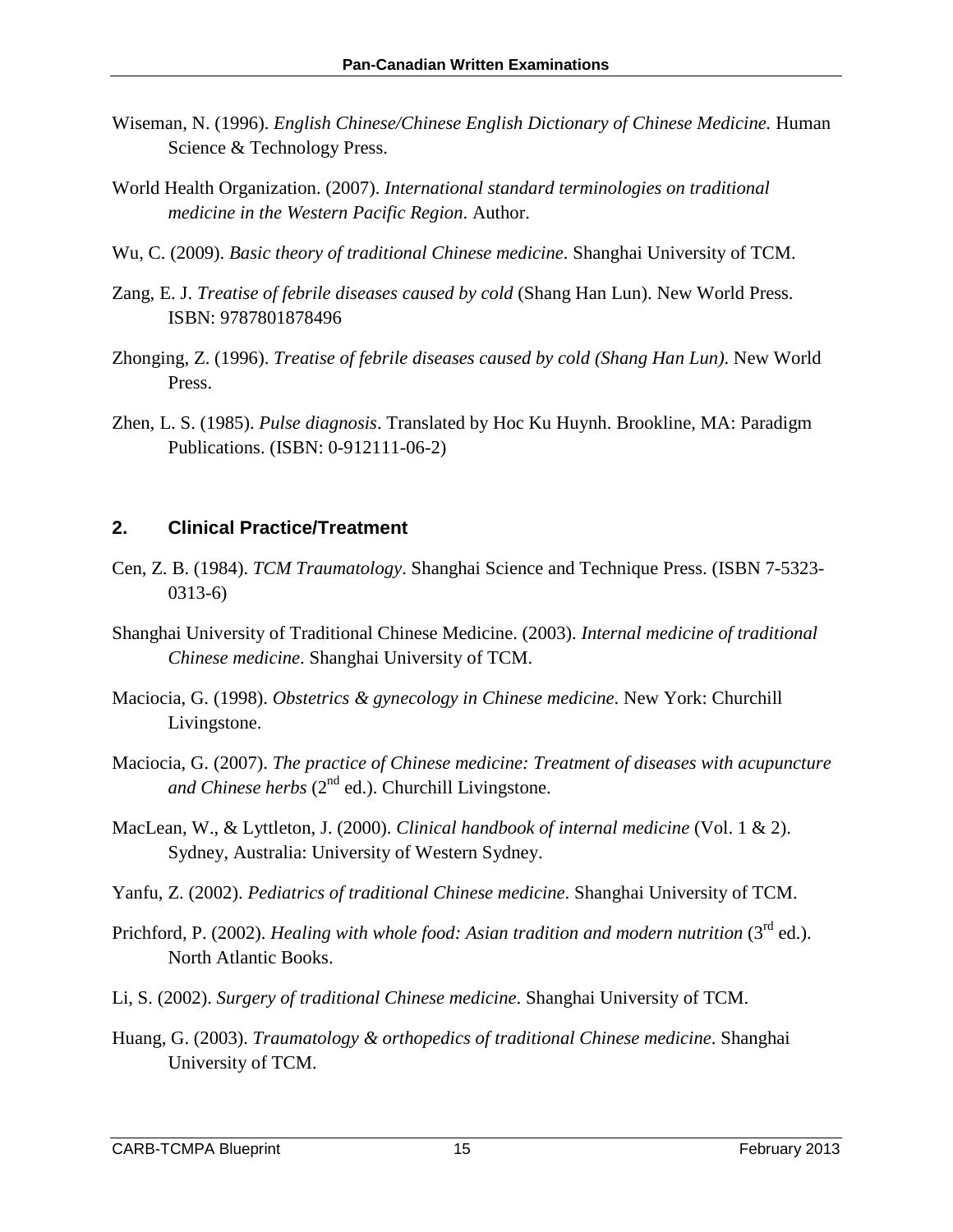- Wang, X. (2003). *Life cultivation and rehabilitation of traditional Chinese medicine*. Shanghai University of TCM.
- Yue, W., et al. (2002). *Internal medicine of TCM*. Shanghai University of TCM. (ISBN 7-81010- 660-0)
- Zuo, Y. (2002). *Gynecology of TCM*. Shanghai University of TCM.

#### **3. Acupuncture**

- Auteroche, B. et al. (1992). *Acupuncture & moxibustion: A guide to clinical practice*. Churchill Livingstone.
- Bensky, D., & O'Connor, J. (1996). *Acupuncture: A comprehensive text*. Shanghai College of Traditional Medicine. Seattle, WA: Eastland Press.
- Cheng, X. (Ed). (2005). *Chinese acupuncture and moxibustion* ( $2<sup>nd</sup>$  ed.). Beijing: Foreign Languages Press.
- Cheng, X. (Ed). (2010). *Chinese acupuncture and moxibustion* (3rd ed.). Beijing: Foreign Languages Press.
- Chirali, L. Z. (2007). *Traditional Chinese medicine cupping therapy* (2<sup>nd</sup> ed.). Churchill Livingstone.
- Deadman, P., Baker, K. et al. (1998). *A manual of acupuncture*. Washington, DC: Eastland Press. (ISBN: 0951054678)
- Deadman, P., Mazin, A.-K., & Baker, K. (2001). *A manual of acupuncture.* East Sussex, England: Journal of Chinese Medicine.
- Deadman, P., Mazin, A.-K., & Baker, K. (2007). *A manual of acupuncture*. East Sussex, England: Journal of Chinese Medicine.
- Li, Z. (2002). *Chinese acupuncture and moxibustion*. Shanghai University of TCM.
- Li, Z. (2002). C*hinese Tuina (massage)*. Shanghai University of TCM.
- Mao-Liang, Q., & Shan-chen, Z. et al. (1993). *Chinese acupuncture and moxibustion*. Longman Singapore Publishers Ltd.
- Mao-Liang, Q., & Shan-chen, Z. (2004). *Chinese acupuncture and moxibustion*. Longman Singapore Publishers Ltd.
- Nielsen, A. (1995 Updated 2012). *Guasha-A traditional technique for modern practice.* Churchill Livingstone.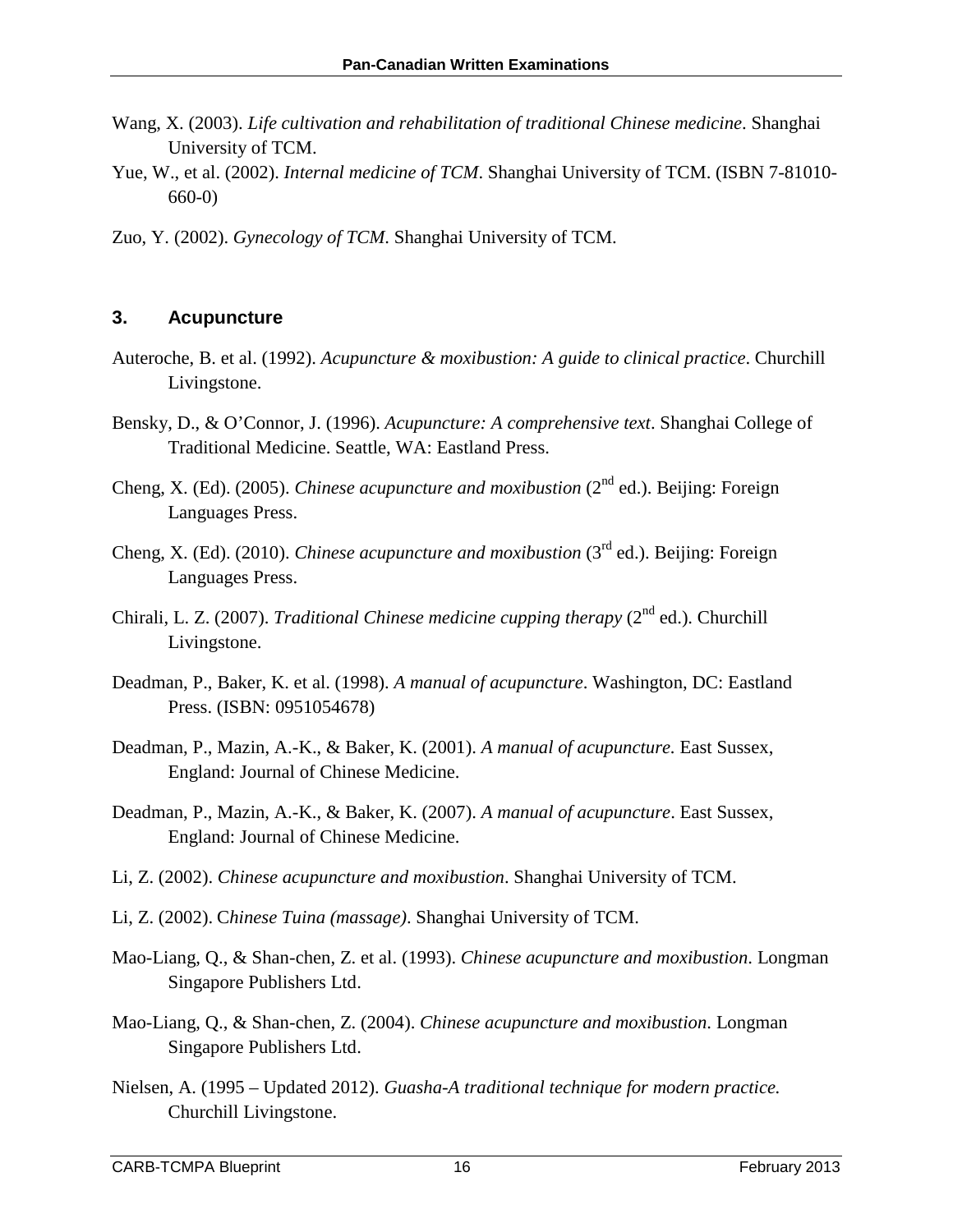- World Health Organization. (1991). *Proposed standard international acupuncture nomenclature*. Author.
- Xinnong, C. (Chief Ed.). (1999). *Chinese acupuncture and moxibustion*. (Revised ed.). Foreign Language Press Beijing. (ISBN: 7-119-01758-6)
- Xinnong, C. (Chief Ed.). (2005). *Chinese acupuncture and moxibustion* (2<sup>nd</sup> ed.) Foreign Language Press Beijing. (ISBN: 7-119-01758-6)
- Xinnong, C. (Chief Ed.). (2010). *Chinese acupuncture and moxibustion* (3rd ed.) Foreign Language Press Beijing.
- Zhang, E. (1990). *Chinese acupuncture and moxibustion*. Shanghai College of Traditional Chinese Medicine.

#### **4. Herbology/Formulas**

- Bensky, D. et al. (2009). *Chinese herbal formulas and strategies* (2<sup>nd</sup> ed.). Eastland Press.
- Bensky, D. et al. *Practical traditional Chinese medicine & pharmacology.* Medicinal Herbs by Chinese Herbal Medicine Materia Medica.
- Bensky, D., Clavey, S., Stoger, E., & Gamble, A. (2004). *Chinese herbal medicine materia medica* (3<sup>rd</sup> ed.). Seattle, WA: Eastland Press.
- Bensky, D., & Gamble, A. (2005). *Chinese herbal medicine materia medica* (Revised ed.). Eastland Press. (ISBN 0-939616-15-7)
- Bensky, D., & Gamble, A. (1991). *Chinese herbal medicine: Formulas & strategies*. Eastland Press. (ISBN 0-939616-10-6)
- Chen, J. K., & Chen, T. T. (2008). *Chinese herbal formulas and applications*. City of Industry, CA: Art of Medicine Press, Inc.
- Chen, J. K., Chen, T. T., & Crampton, L. (2004). *Chinese medical herbology & pharmacology*.
- Fan, Q. (2003). *Science of presciptions*. Shanghai University of TCM.
- Fratkin, J. P. (2001). *Chinese herbal patent medicines: The clinical desk reference*. Boulder, CO: Shya Publications.
- Jilin, L. (1995). *Chinese dietary therapy*. Churchill Livingstone.
- Ming, O. (1993). Chinese *English manual of commonly used prescriptions in traditional Chinese medicine*. Guangdong Science and Technology Publishing House.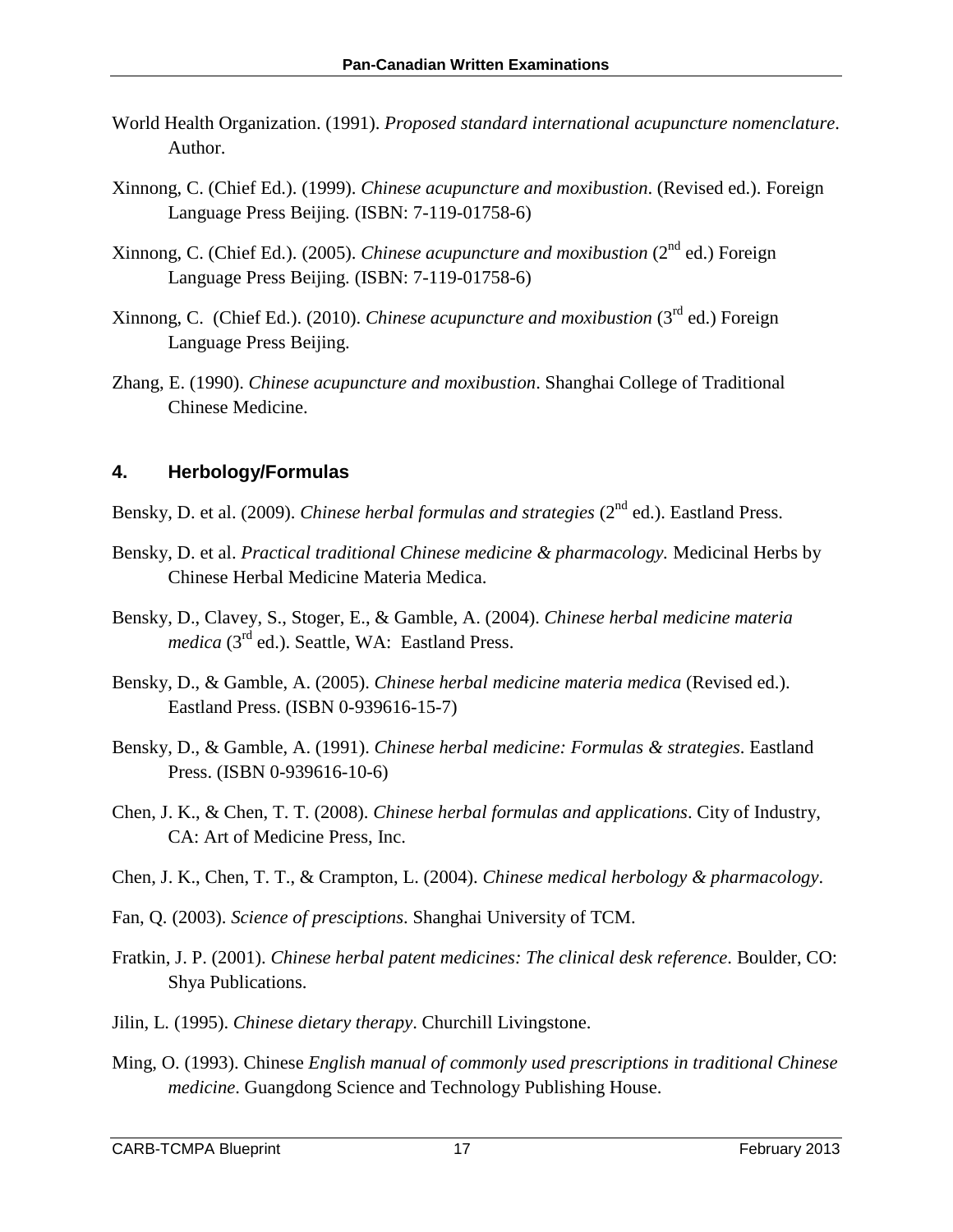- Ming, O. (2002). *Chinese English manual of commonly used herbs in traditional Chinese medicine*. Guangdong Science and Technology Publishing House.
- The Phamacopoeia Commission of the Ministry of Health of the People's Republic of China. (2005). *Pharmacopoeia of the Peoples' Republic of ChinaI.* Volume 1, 2, 3.
- Scheid, V., Bensky, B., Ellis, A., & Barolet, R. (2009). *Chinese herbal medicine: Formulas and strategies* (2<sup>nd</sup> ed.). Seattle, WA: Eastland Press.
- Tang, D. (Ed.). (2003). *Science of Chinese Materia Medica*. Shanghai University of TCM.
- Sperber, G., & Flaws, B. (2007). *Integrated pharmacology combining modern pharmacology with Chinese medicine*. Boulder, CO: Blue Poppy Press.
- Yang, Y. (2009). *Chinese herbal medicines. Comparisons and characteristics* (2<sup>nd</sup> ed.). Churchill Livingstone.

#### **5. Biomedicine and Other Related Areas**

- Beers, M. H. (Ed.). (2006). *The Merck manual of diagnosis and therapy* (18<sup>th</sup> ed.). Whitehouse Station, NJ: Merck Research Laboratories.
- Berkow, R. et al. (1992). *The Merck manual* ( $16<sup>th</sup>$  ed.). Merck & Co., Inc.
- Bickley, L. S. (2008). *Bates guide to physical examination and history taking* (10<sup>th</sup> ed.). Philadelphia: Lippincott Williams & Wilkins Publishers.
- Canadian Pharmacists Association. (2012). *Compendium of pharmaceuticals and specialties*. Ottawa: Author.
- Chaitow, L. (1997). *Palpations skills: Assessment and diagnosis through touch*. Churchill Livingstone.
- Chan, K., & Cheung, (2003). *Interactions between Chinese herbal medicinal products and orthodox drugs*. Taylor and Francis Group.
- Coulehan, J. L., & Block, M. R. (2001). *The medical interview: Mastering skills for clinical practice* (5<sup>th</sup> ed.). Philadelphia: F. A. Davis Company.
- Hoppenfeld, S. (1976). *Physical examinations of the spine extremities*. Prentice Hall.
- Lloyd, M., & Bor, R. (2004). *Communication skills for medicine*. Churchill Livingstone. (ISBN: 0-443-07411-9)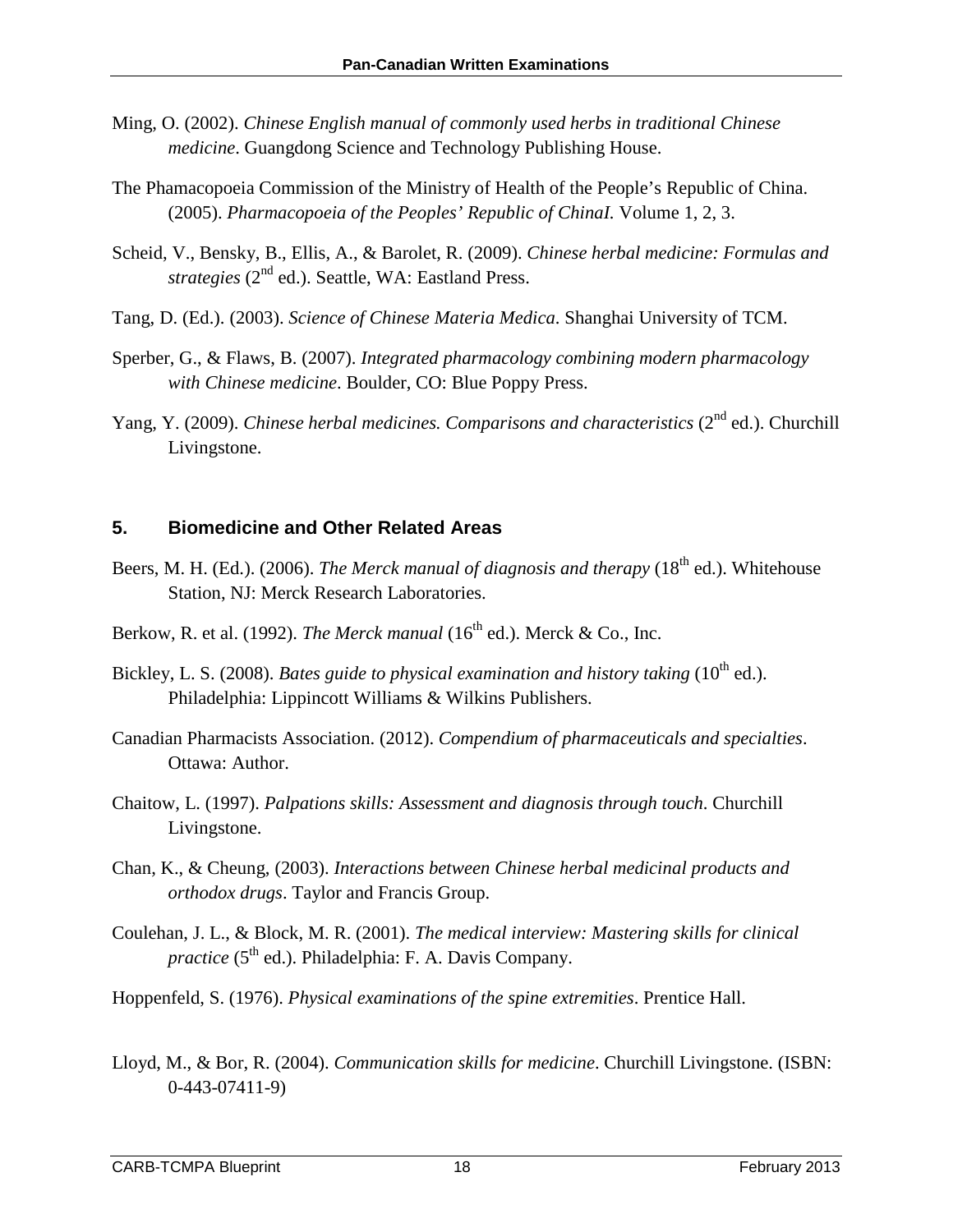- National Acupuncture Foundation. (2004). *Clean needle technique manual for acupuncturists,*  guidelines and standards for a clean and safe clinical practice of acupuncture (5<sup>th</sup> ed.). Author.
- National Acupuncture Foundation. (2009). *Clean needle technique manual for acupuncturists, guidelines and standards for a clean and safe clinical practice of acupuncture*  $(6<sup>th</sup>$  ed.). Translation by Caplin, CT: Author.
- Netter, F. (2010). *Atlas of human anatomy* (5<sup>th</sup> ed.). Ciba-Geigy Corporation.
- Sherwood, L. (2008). *Human physiology* (7<sup>th</sup> ed.). Brooks Cole.
- Tortora, G. J., Funke, B. R., & Case, C. L. (2011). *Microbiology: An introduction*. Benjamin Cummings.
- Tortora, G. J., & Neilsen, M. (2011). *Principles of human anatomy* (12<sup>th</sup> ed.). Mississauga, ON: Wiley.
- World Health Organization. (2007). *Guidelines for assessing quality of herbal medicines with reference to contaminants and residues*. Author.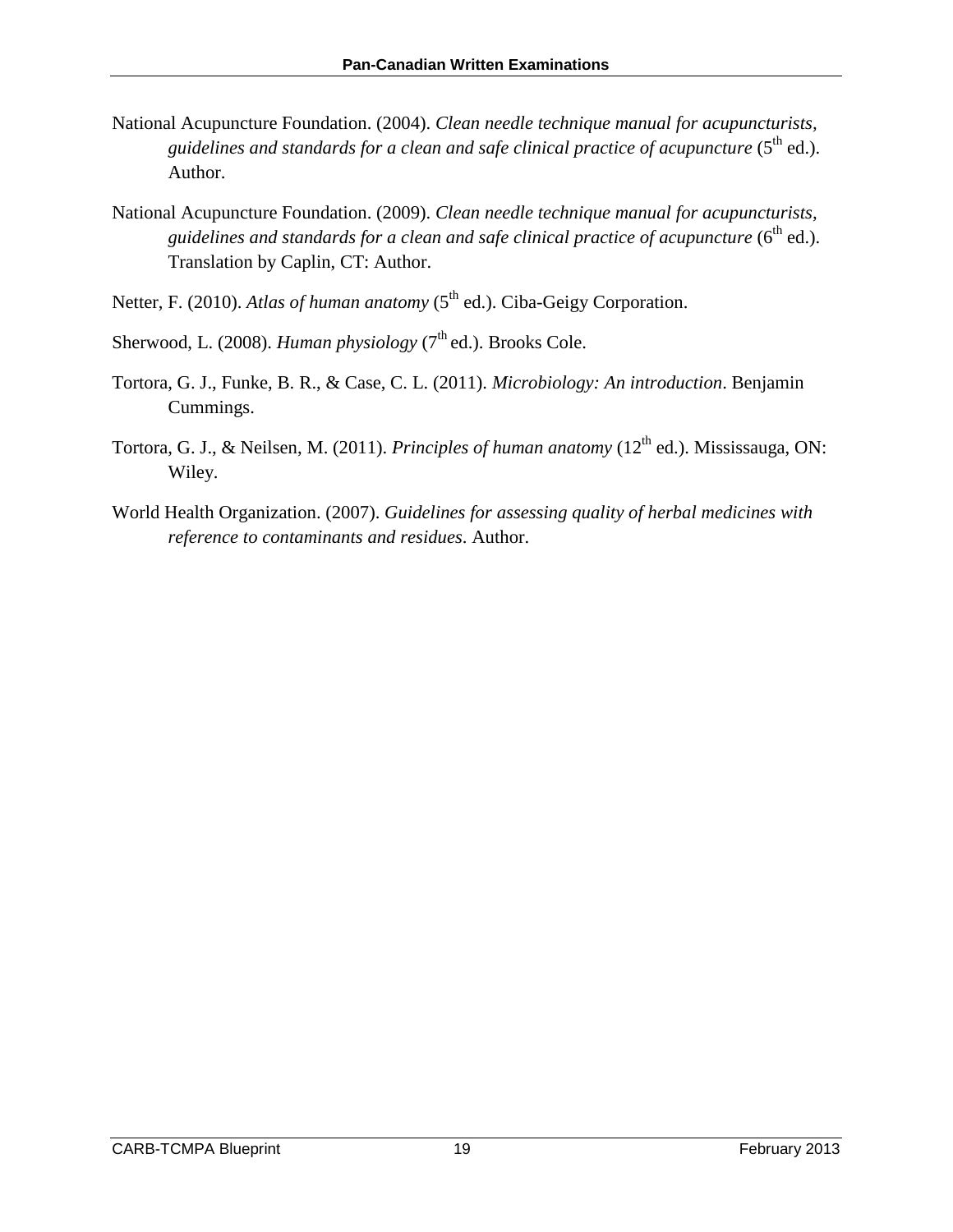# <span id="page-23-0"></span>**CONCLUSION**

The *Blueprint for the Pan-Canadian Written Examinations for Traditional Chinese Medicine Practitioners, Acupuncturists and Herbalists* is the product of a collaborative effort between the aforementioned regulatory authorities and the TCM Practitioners and TCM Acupuncturists that served as Blueprint Development Committee members. Their efforts have resulted in the assimilation of the competencies required for entry-level TCM Practitioners, TCM Acupuncturists and/or TCM Herbalists into guidelines for how these competencies will be measured on national examinations using the multiple-choice format.

It is recognized that TCM, acupuncture and herbology practice will continue to evolve. As this occurs, this *Blueprint* document (i.e., the test development guidelines) will require revision to accurately reflect the scope of practice, roles and responsibilities of the entry-level TCM Practitioners, TCM Acupuncturists and/or TCM Herbalists. The guidelines for the national examinations provided in this document will be regularly reviewed and revised to ensure relevance to TCM and acupuncture practice, to respond to changes in the Canadian health-care environment, progress in evidence-based knowledge and changing Canadian demographics. CARB-TCMPA, in consultation with its examination provider, Assessment Strategies Inc., will ensure that such necessary revisions take place.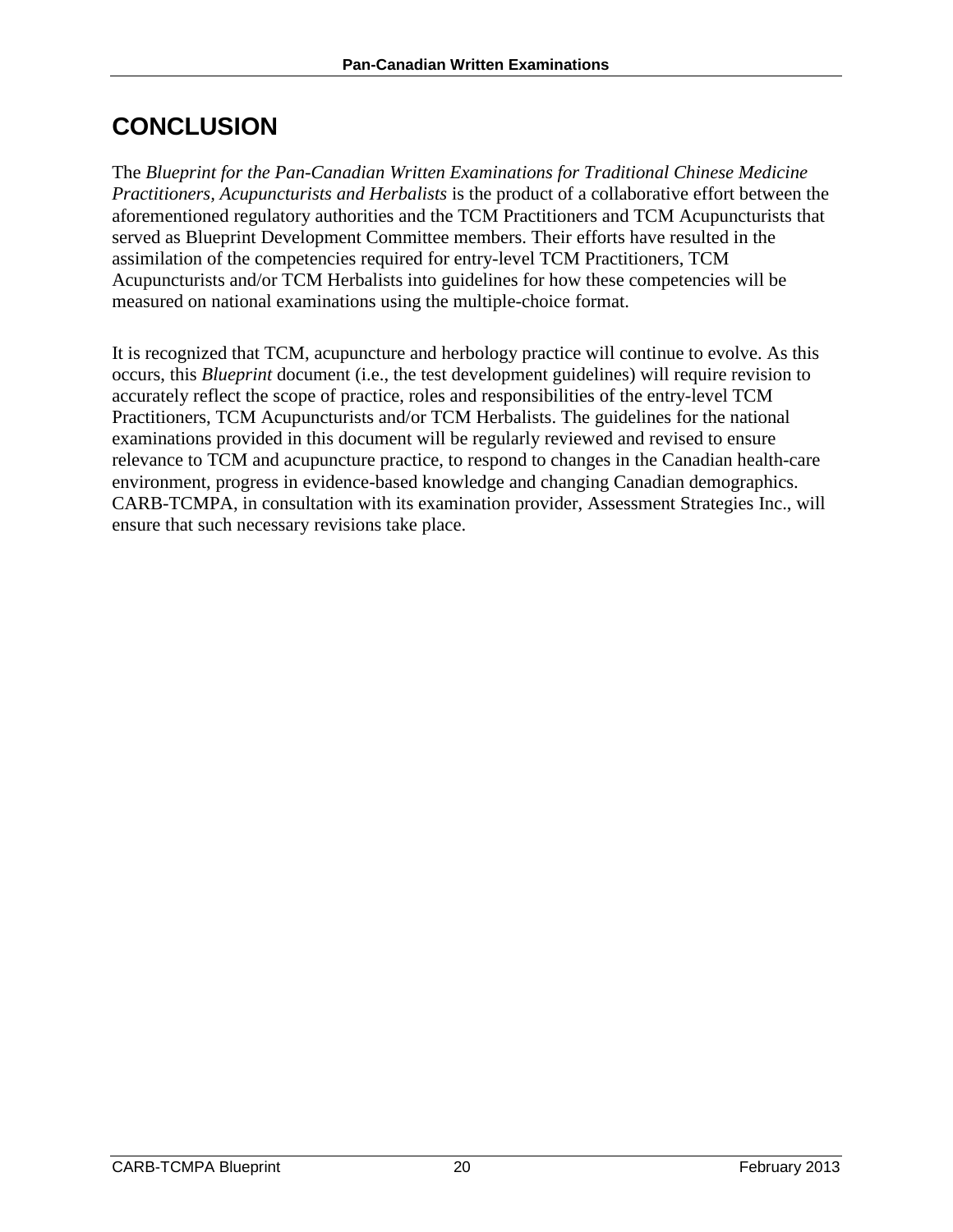### <span id="page-24-0"></span>**BIBLIOGRAPHY**

- Bloom, B. S. (Ed.). (1956). T*axonomy of educational objectives, handbook I: The cognitive domain*. New York: David McKay Company, Inc.
- Canadian Alliance of Regulatory Bodies for TCM Practitioners and Acupuncturists. (May 2010). *Entry-level occupational competencies for the practice of traditional Chinese medicine in Canada*.
- Canadian Alliance of Regulatory Bodies for TCM Practitioners and Acupuncturists. (July 2010). *Pan-Canadian standards for traditional Chinese medicine practitioners and acupuncturists: User guide.*
- College and Association of Acupuncturists of Alberta. (May 2012). *Provincial registration examination for acupuncturists in Alberta: 2012 candidate handbook.*
- College of Traditional Chinese Medicine Practitioners and Acupuncturists of British Columbia. (2012). *TCM competency examination in British Columbia – Part I acupuncture: Candidate handbook*.
- College of Traditional Chinese Medicine Practitioners and Acupuncturists of British Columbia. (2012). *TCM competency examination in British Columbia – Part II herbology: Candidate handbook*.
- Raymond, M. R., & Neustel, S. (2006). Determining the content of credentialing examinations. In S. M. Downing & T. M. Haladyna (Eds.), *Handbook of test development.* Mahwah, NJ: Lawrence Erlbaum Associates.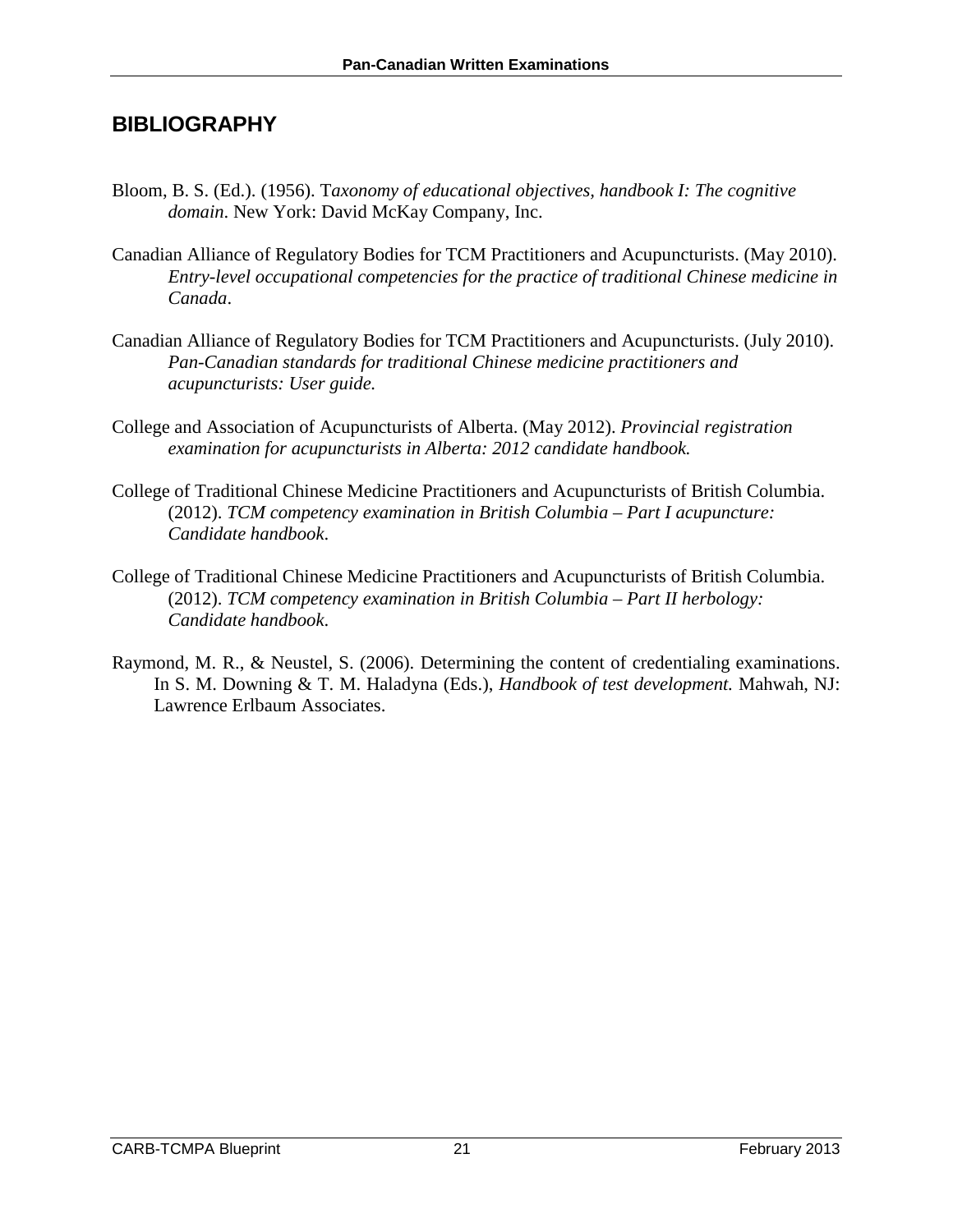# <span id="page-25-0"></span>**APPENDIX A: PARTICIPANTS**

### **Organizations Participating in the Competency/Blueprint Development Project**

- College of Traditional Chinese Medicine Practitioners and Acupuncturists of British Columbia
- College and Association of Acupuncturists of Alberta
- Ordre des Acupuncteurs du Québec
- Transitional Council of the College of Traditional Chinese Medicine Practitioners and Acupuncturists of Ontario
- College of Traditional Chinese Medicine Practitioners and Acupuncturists of Newfoundland and Labrador

#### **Members of the Blueprint Development Committee**

- Jeffrey Liu, British Columbia
- Harris Fisher, British Columbia
- Ben Bao Qi Cao, British Columbia
- Don Fan, Alberta
- Danny Li, Ontario
- Joanne Pritchard-Sobhani, Ontario
- Terry Hui, Ontario
- Ethne Munden, Newfoundland
- Serge Lainey, Quebec
- Raymond Bourret, Quebec
- Brune Clavette, Quebec (from New Brunswick)

#### **Staff and Consultants**

- Charles Mayenga, ASI
- Carole Dazé, ASI
- Danielle Paquette, ASI
- Allan Mak, CTCMPAO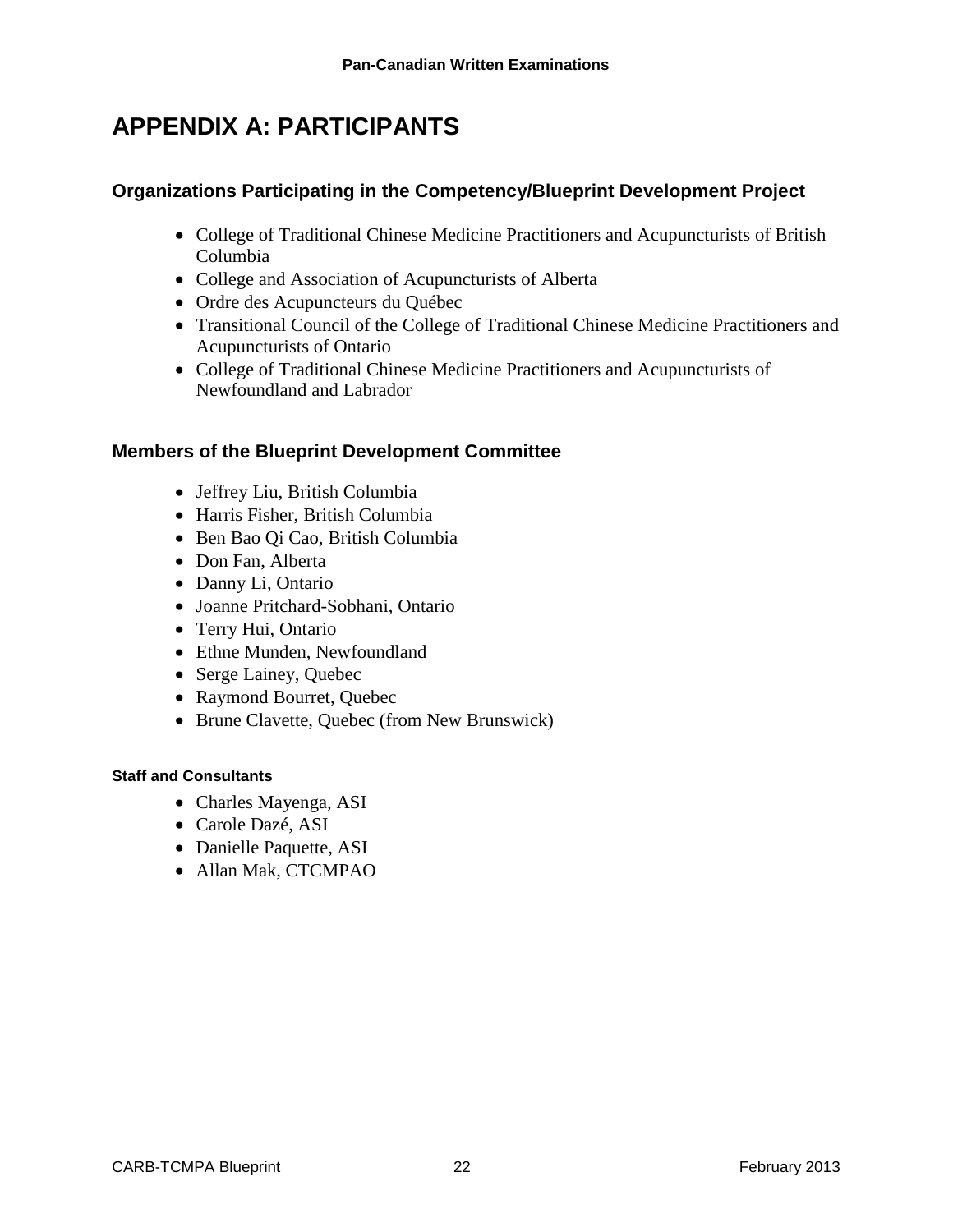# <span id="page-26-0"></span>**APPENDIX B: Entry-Level Occupational Competencies**

The occupational competencies are grouped into the following practice areas.

- 1. Interpersonal Skills
- 2. Professionalism
- 3. Practice Management
- 4. Traditional Chinese Medicine Foundations
- 5. Fundamentals of Biomedicine
- 6. Diagnostics and Treatment
- 7. Acupuncture Techniques
- 8. Herbal Dispensary Management
- 9. Safety

Within each practice area, the occupational competencies are identified as:

- **Common:** applicable to both acupuncture and herbology;
- **Acupuncture:** unique to the practice of acupuncture; and
- **Herbology:** unique to the practice of herbology.

|              | <b>Occupational Competencies</b>                                   | <b>Common</b> | <b>Acupuncture</b> | <b>Herbology</b> |
|--------------|--------------------------------------------------------------------|---------------|--------------------|------------------|
|              | 1. Interpersonal Skills                                            |               |                    |                  |
| 1.1          | Utilize professional communication.                                |               |                    |                  |
| a            | Speak effectively, using appropriate terminology.                  | $\checkmark$  |                    |                  |
| b            | Write effectively, using appropriate terminology.                  | ✓             |                    |                  |
| C            | Comprehend written information.                                    | $\checkmark$  |                    |                  |
| d            | Comprehend information presented orally.                           | $\checkmark$  |                    |                  |
| e            | Ensure effectiveness of communication.                             | ✓             |                    |                  |
| $\mathbf{f}$ | Communicate with professional integrity.                           | $\checkmark$  |                    |                  |
| g            | Respond to non-verbal communication.                               | $\checkmark$  |                    |                  |
| h            | Respond to sources of interpersonal conflict.                      | $\checkmark$  |                    |                  |
| 1.2          | Develop and maintain effective interprofessional<br>relationships. |               |                    |                  |
| a            | Work cooperatively in an interdisciplinary health-care<br>setting. | $\checkmark$  |                    |                  |
| b            | Develop productive working relationships.                          | $\checkmark$  |                    |                  |
| 1.3          | Develop and maintain effective relationships with<br>patients.     |               |                    |                  |
| a            | Show respect toward patients as individuals.                       | $\checkmark$  |                    |                  |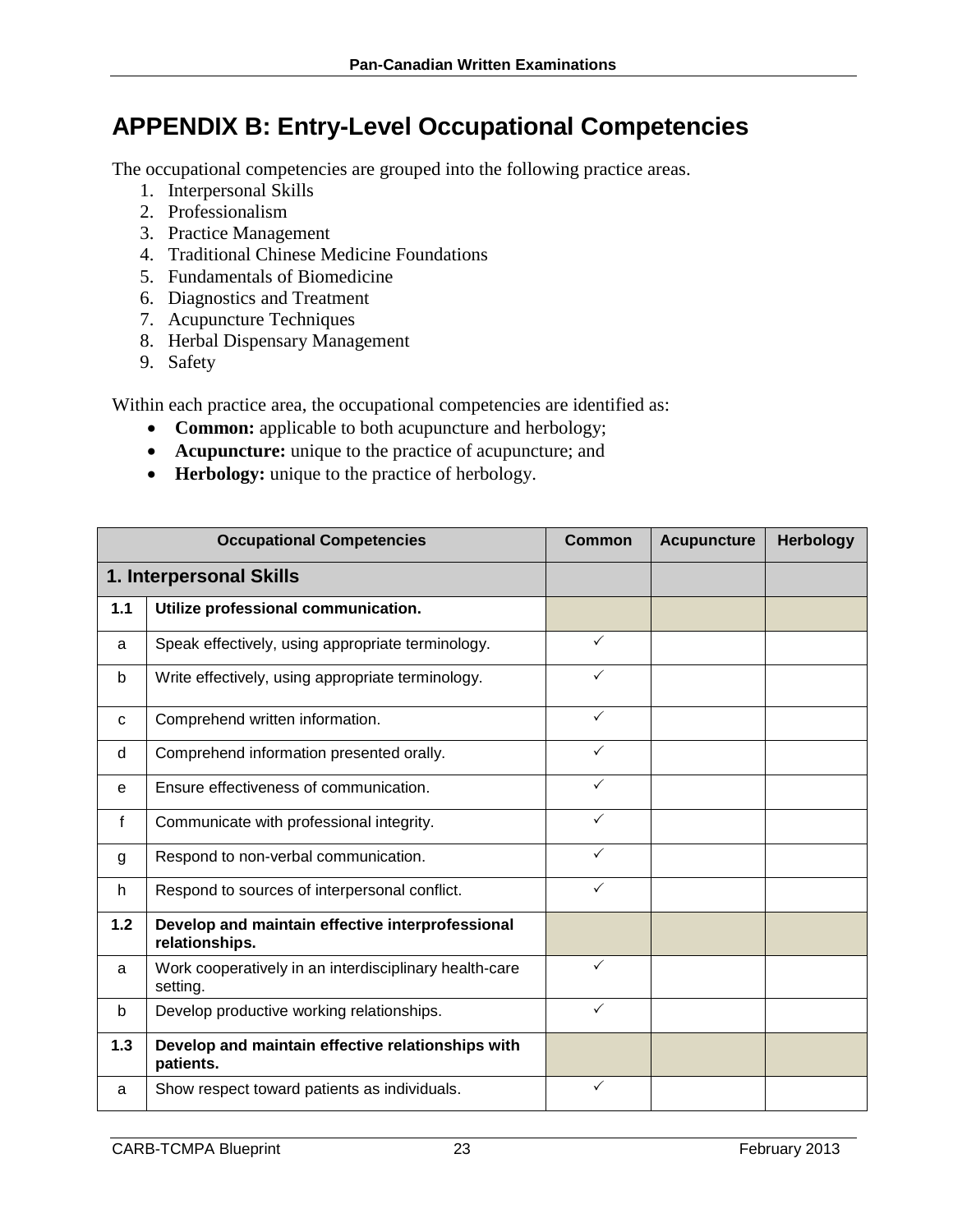|     | <b>Occupational Competencies</b>                                                              | <b>Common</b> | <b>Acupuncture</b> | <b>Herbology</b> |
|-----|-----------------------------------------------------------------------------------------------|---------------|--------------------|------------------|
| b   | Exhibit compassion toward patients.                                                           | ✓             |                    |                  |
| C   | Maintain practitioner/patient boundaries.                                                     | $\checkmark$  |                    |                  |
| d   | Facilitate honest, reciprocal communication.                                                  | $\checkmark$  |                    |                  |
| е   | Encourage patient to take responsibility for his/her<br>health.                               | ✓             |                    |                  |
|     | 2. Professionalism                                                                            |               |                    |                  |
| 2.1 | Comply with legal requirements.                                                               |               |                    |                  |
| a   | Apply to practice current, relevant federal and<br>provincial/territorial legislation.        | $\checkmark$  |                    |                  |
| b   | Apply to practice current requirements of regulatory<br>body.                                 | ✓             |                    |                  |
| C   | Apply to practice current, relevant requirements of<br>municipal and other local authorities. | ✓             |                    |                  |
| 2.2 | Practice in a manner that accords patient dignity<br>and reflects patient rights.             |               |                    |                  |
| a   | Ensure that patient is aware of treatment plan, its<br>benefits and risks.                    | ✓             |                    |                  |
| b   | Ensure ongoing, informed consent.                                                             | ✓             |                    |                  |
| C   | Respect patient rights to privacy and confidentiality.                                        | $\checkmark$  |                    |                  |
| d   | Terminate course of treatment when appropriate.                                               | $\checkmark$  |                    |                  |
| 2.3 | Maintain practitioner self-care.                                                              |               |                    |                  |
| a   | Maintain personal health and wellness in the context of<br>professional practice.             | $\checkmark$  |                    |                  |
| b   | Exhibit professional deportment.                                                              | $\checkmark$  |                    |                  |
| 2.4 | Practice with professional integrity.                                                         |               |                    |                  |
| a   | Practice within limits of expertise.                                                          | ✓             |                    |                  |
| b   | Modify practice to enhance effectiveness.                                                     | $\checkmark$  |                    |                  |
| с   | Exhibit professional behaviour.                                                               | ✓             |                    |                  |
| d   | Remain current with developments in acupuncture<br>practice.                                  |               | ✓                  |                  |
| e   | Remain current with developments in TCM herbology<br>practice.                                |               |                    | ✓                |
|     | 3. Practice Management                                                                        |               |                    |                  |
| 3.1 | Maintain patient records.                                                                     |               |                    |                  |
| a   | Ensure complete and accurate records.                                                         | $\checkmark$  |                    |                  |
| b   | Ensure security and integrity of records.                                                     | ✓             |                    |                  |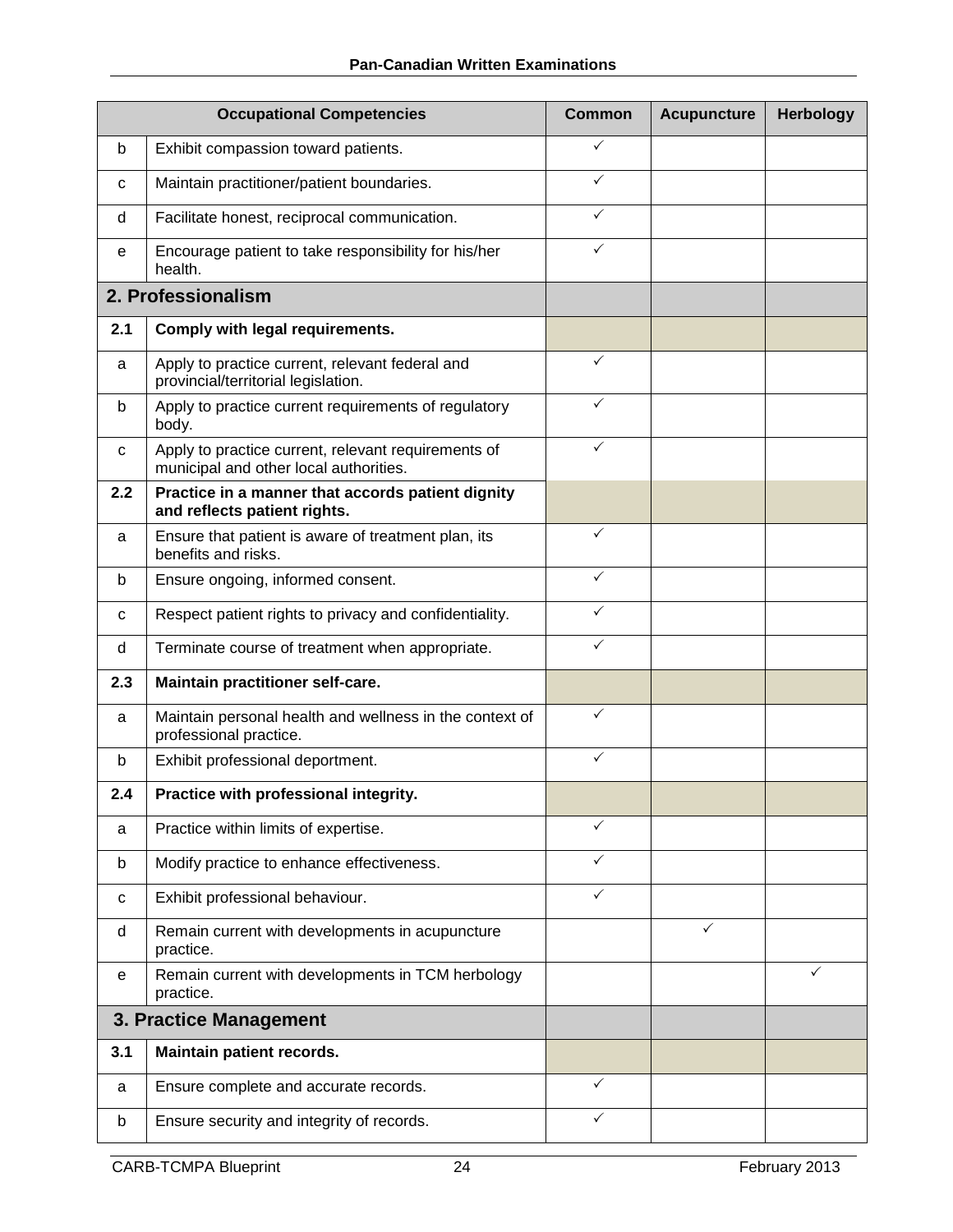|     | <b>Occupational Competencies</b>                                                                                              | <b>Common</b> | <b>Acupuncture</b> | <b>Herbology</b> |
|-----|-------------------------------------------------------------------------------------------------------------------------------|---------------|--------------------|------------------|
| 3.2 | Utilize effective business strategies                                                                                         |               |                    |                  |
| a   | Ensure sound financial management.                                                                                            | $\checkmark$  |                    |                  |
| b   | Employ ethical business practices.                                                                                            | $\checkmark$  |                    |                  |
| C   | Establish office procedures and supervise staff<br>accordingly.                                                               | ✓             |                    |                  |
|     | d) Traditional Chinese Medicine Foundations                                                                                   |               |                    |                  |
| 4.1 | Apply fundamental knowledge of the following<br><b>Traditional Chinese Medicine principles in</b><br>diagnosis and treatment. |               |                    |                  |
| a   | yin yang                                                                                                                      | $\checkmark$  |                    |                  |
| b   | wu xing (five elements)                                                                                                       | $\checkmark$  |                    |                  |
| C   | zang xiang (organ theories)                                                                                                   | $\checkmark$  |                    |                  |
| d   | jing-luo & shu xue (channels, collaterals and<br>acupuncture points)                                                          | $\checkmark$  |                    |                  |
| e   | qi, xue, jin ye, jing, & shen (qi, blood, body fluid,<br>essence, spirit)                                                     | $\checkmark$  |                    |                  |
| f   | ti zhi (constitution)                                                                                                         | $\checkmark$  |                    |                  |
| g   | bing yin (etiology)                                                                                                           | $\checkmark$  |                    |                  |
| h   | bing ji (pathogenesis)                                                                                                        | $\checkmark$  |                    |                  |
| Ť   | yu fang (prevention)                                                                                                          | $\checkmark$  |                    |                  |
| j   | zhi ze (principles of treatment)                                                                                              | $\checkmark$  |                    |                  |
| k   | yang sheng (health preservation)                                                                                              | $\checkmark$  |                    |                  |
| 4.2 | Apply fundamentals of acupuncture in diagnosis<br>and treatment.                                                              |               |                    |                  |
| a   | Characterize the following points:                                                                                            |               |                    |                  |
|     | i<br>jing xue (points of the 14 channels)                                                                                     |               | $\checkmark$       |                  |
|     | ii.<br>jing wai qi xue (extra points)                                                                                         |               | ✓                  |                  |
| b   | Apply knowledge of the following special groupings of<br>points, in treatment planning:                                       |               |                    |                  |
|     | wu shu xue (five transporting points)                                                                                         |               | $\checkmark$       |                  |
|     | ii.<br>yuan xue (source points)                                                                                               |               | ✓                  |                  |
|     | luo xue (connecting points)<br>iii                                                                                            |               | ✓                  |                  |
|     | xi xue (cleft points)<br>iv                                                                                                   |               | ✓                  |                  |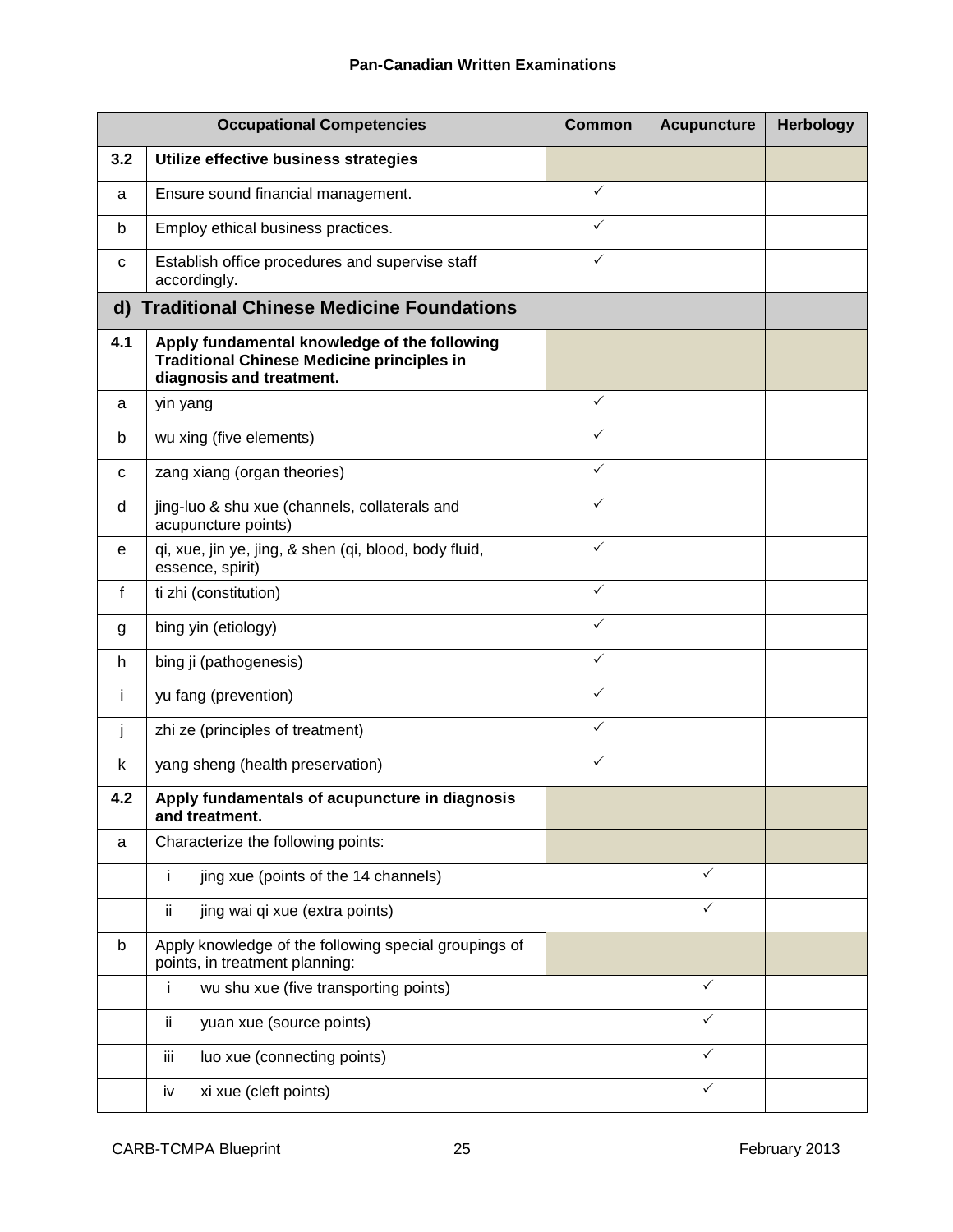|             | <b>Occupational Competencies</b>                                                                   | <b>Common</b> | <b>Acupuncture</b> | <b>Herbology</b> |
|-------------|----------------------------------------------------------------------------------------------------|---------------|--------------------|------------------|
|             | bei shu xue (back shu points)<br>v                                                                 |               | ✓                  |                  |
|             | mu xue (front/mu points)<br>vi                                                                     |               | $\checkmark$       |                  |
|             | xia he xue (lower sea points)<br>vii                                                               |               | ✓                  |                  |
|             | ba mai jiao hui xue (eight confluent points)<br>viii                                               |               | ✓                  |                  |
|             | ba hui xue (eight meeting [influential] points)<br>ix                                              |               | $\checkmark$       |                  |
|             | zi mu xue (mother/child points)<br>X                                                               |               | ✓                  |                  |
|             | jiao hui xue (channel crossing points)<br>xi                                                       |               | ✓                  |                  |
|             | a shi xue (ah shi points)<br>xii                                                                   |               | $\checkmark$       |                  |
|             | ear and scalp acupuncture<br>xiii                                                                  |               | $\checkmark$       |                  |
| c           | Select points for assessment.                                                                      |               | $\checkmark$       |                  |
| d           | Select points or areas for therapy.                                                                |               | $\checkmark$       |                  |
| е           | Select stimulation techniques.                                                                     |               | $\checkmark$       |                  |
| f           | Apply knowledge of precautions and contraindications<br>for application of stimulation techniques. |               | ✓                  |                  |
| g           | Apply knowledge of:                                                                                |               |                    |                  |
|             | i.<br>tui na/an mo (acupressure)                                                                   |               | $\checkmark$       |                  |
|             | qi gong/tai ji<br>ij.                                                                              |               |                    |                  |
|             | iii<br>gua sha                                                                                     |               | ✓                  |                  |
| 4.3         | Apply knowledge of the following properties and<br>functions of TCM herbs in treatment planning:   |               |                    |                  |
| a           | si qi (four properties)                                                                            |               |                    | ✓                |
| b           | wu wei (five flavours)                                                                             |               |                    |                  |
| $\mathbf C$ | sheng jiang fu chen (ascending, descending, floating,<br>sinking)                                  |               |                    |                  |
| d           | gui jing (channel tropism)                                                                         |               |                    | ✓                |
| е           | actions                                                                                            |               |                    | ✓                |
| f           | indications                                                                                        |               |                    | ✓                |
| g           | toxicity                                                                                           |               |                    |                  |
| h           | pao zhi (processing of herbs)                                                                      |               |                    | ✓                |
| 4.4         | Apply knowledge of herbal formulating strategies,<br>with reference to:                            |               |                    |                  |
| a           | composition of formula                                                                             |               |                    | ✓                |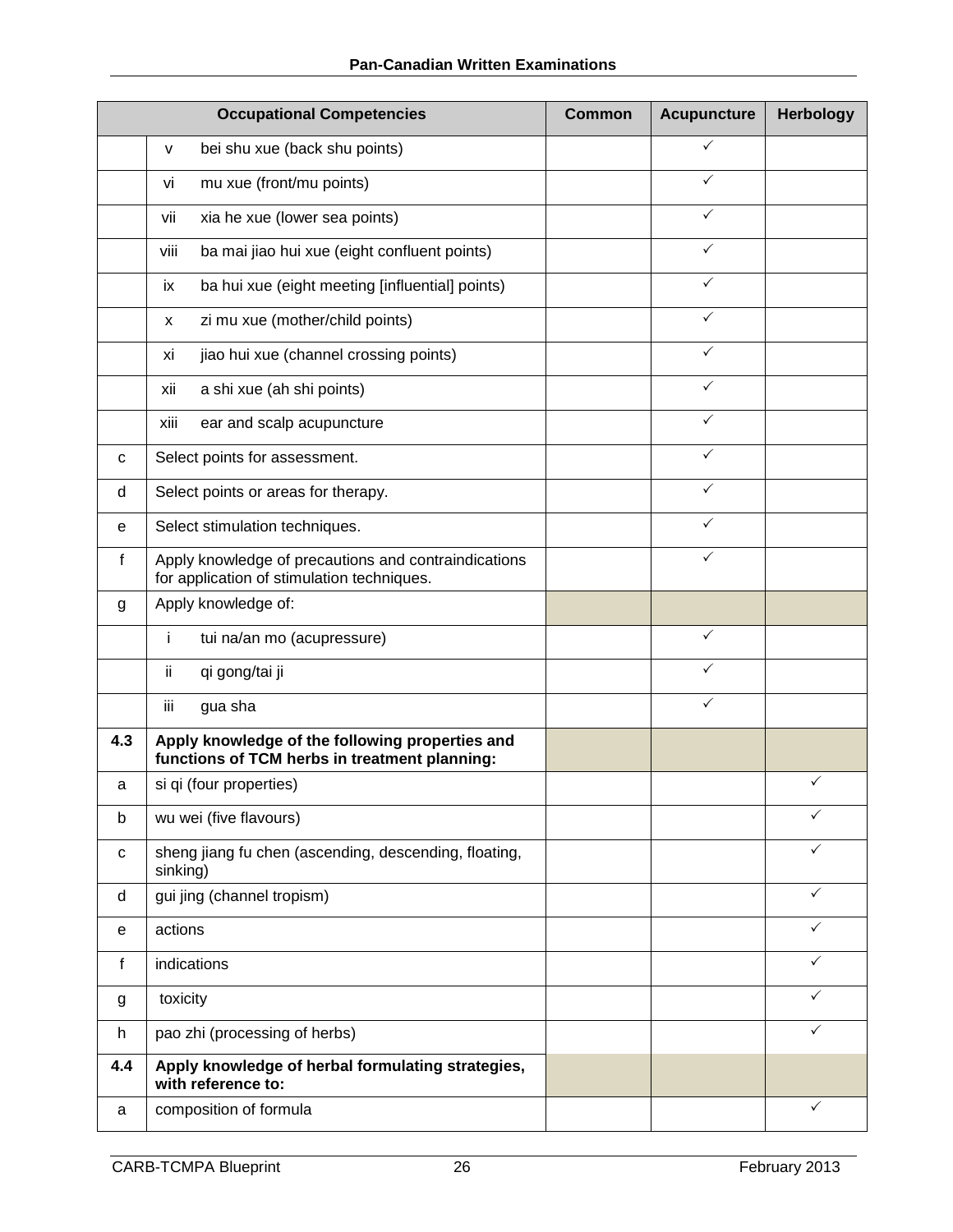|     | <b>Occupational Competencies</b>                                                                                       | <b>Common</b> | <b>Acupuncture</b> | <b>Herbology</b> |
|-----|------------------------------------------------------------------------------------------------------------------------|---------------|--------------------|------------------|
| b   | modification of formula                                                                                                |               |                    | ✓                |
| C   | functions & classifications                                                                                            |               |                    | ✓                |
| d   | combinations & compatibility                                                                                           |               |                    | ✓                |
| е   | dosage form & methods of administration                                                                                |               |                    | ✓                |
| f   | dosage                                                                                                                 |               |                    | ✓                |
| g   | potential adverse effects                                                                                              |               |                    | ✓                |
| h   | contraindications & precautions                                                                                        |               |                    | ✓                |
| 4.5 | Apply knowledge of the following herb interactions<br>in treatment planning:                                           |               |                    |                  |
| a   | herb - drug interactions                                                                                               |               |                    | $\checkmark$     |
| b   | herb - herb interactions                                                                                               |               |                    |                  |
| C   | herb - food interactions                                                                                               |               |                    | ✓                |
| d   | herb - natural health product interactions                                                                             |               |                    | ✓                |
| e)  | <b>Fundamentals of Biomedicine</b>                                                                                     |               |                    |                  |
| 5.1 | Apply basic biomedical concepts to TCM practice.                                                                       |               |                    |                  |
| a   | human anatomical structures                                                                                            | $\checkmark$  |                    |                  |
| b   | biochemical processes                                                                                                  | ✓             |                    |                  |
| C   | control mechanisms                                                                                                     | ✓             |                    |                  |
| d   | infectious diseases and infection control                                                                              | $\checkmark$  |                    |                  |
| е   | dysfunctions and common diseases                                                                                       | $\checkmark$  |                    |                  |
| 5.2 | Relate biomedical diagnostic and treatment<br>approaches to TCM practice.                                              |               |                    |                  |
| a   | diagnosis and treatment methods                                                                                        | $\checkmark$  |                    |                  |
| b   | pharmacology                                                                                                           | $\checkmark$  |                    |                  |
| 5.3 | Integrate TCM and biomedical concepts.                                                                                 |               |                    |                  |
| a   | Relate biomedical information concerning patient's<br>condition and treatment to TCM state of health.                  | $\checkmark$  |                    |                  |
| b   | Communicate TCM diagnostic and treatment<br>information for use by other health-care workers, and<br>to third parties. | $\checkmark$  |                    |                  |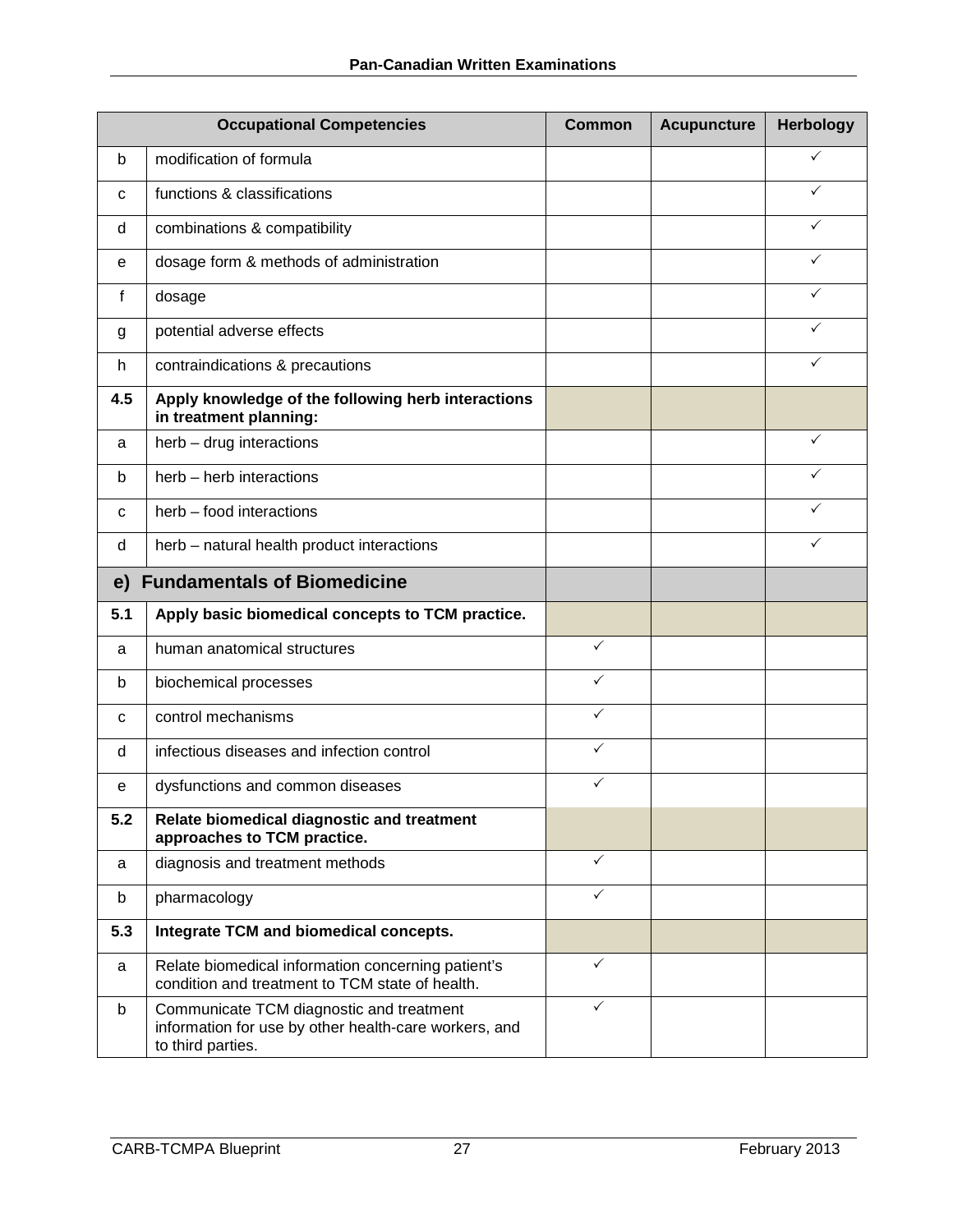|             | <b>Occupational Competencies</b>                                                                              |              | <b>Acupuncture</b> | <b>Herbology</b> |
|-------------|---------------------------------------------------------------------------------------------------------------|--------------|--------------------|------------------|
| f           | <b>Diagnostics and Treatment</b>                                                                              |              |                    |                  |
| 6.1         | Establish priorities for assessment and treatment<br>planning.                                                |              |                    |                  |
| a           | Identify chief complaint.                                                                                     | $\checkmark$ |                    |                  |
| b           | Initiate assessment based upon chief complaint.                                                               | $\checkmark$ |                    |                  |
| C           | Recognize conditions that require urgent medical<br>treatment and direct patient appropriately.               | $\checkmark$ |                    |                  |
| d           | Modify assessment strategy based upon emerging<br>information.                                                | ✓            |                    |                  |
| e           | Initiate collaboration, consultation or referral as<br>appropriate.                                           | $\checkmark$ |                    |                  |
| 6.2         | Assess patient.                                                                                               |              |                    |                  |
| a           | Collect information using wang zhen (TCM diagnostic<br>inspection method).                                    | $\checkmark$ |                    |                  |
| b           | Collect information using wen zhen (TCM diagnostic<br>inquiry method).                                        | $\checkmark$ |                    |                  |
| $\mathbf C$ | Collect information using wen zhen (TCM diagnostic<br>auscultation and olfaction methods).                    | $\checkmark$ |                    |                  |
| d           | Collect information using qie zhen (TCM diagnostic<br>palpation method).                                      | $\checkmark$ |                    |                  |
| e           | Measure vital signs.                                                                                          | $\checkmark$ |                    |                  |
| f           | Conduct relevant non-invasive physical examination.                                                           | ✓            |                    |                  |
| 6.3         | Analyze assessment information.                                                                               |              |                    |                  |
| a           | Organize and interpret the collected information using<br>the following TCM syndrome differentiation methods: | $\checkmark$ |                    |                  |
|             | ba gang bian zheng (eight principles<br>İ.<br>differentiation)                                                | $\checkmark$ |                    |                  |
|             | zang-fu bian zheng (organ theory differentiation)<br>ij.                                                      | $\checkmark$ |                    |                  |
|             | wu xing bian zheng (five elements<br>iii<br>differentiation)                                                  | $\checkmark$ |                    |                  |
|             | san jiao bian zheng (triple warmer<br>iv<br>differentiation)                                                  | $\checkmark$ |                    |                  |
|             | wei qi ying xue bian zheng (four levels<br>v<br>differentiation)                                              | $\checkmark$ |                    |                  |
|             | liu jing bian zheng (six stages differentiation)<br>vi                                                        | $\checkmark$ |                    |                  |
|             | qi xue jin ye bian zheng (qi, blood, body fluid<br>vii<br>differentiation)                                    | ✓            |                    |                  |
|             | bing yin bian zheng (pathogenic factors<br>viii<br>differentiation)                                           | $\checkmark$ |                    |                  |
|             | jing luo bian zheng (meridian differentiation)<br>ix                                                          | $\checkmark$ |                    |                  |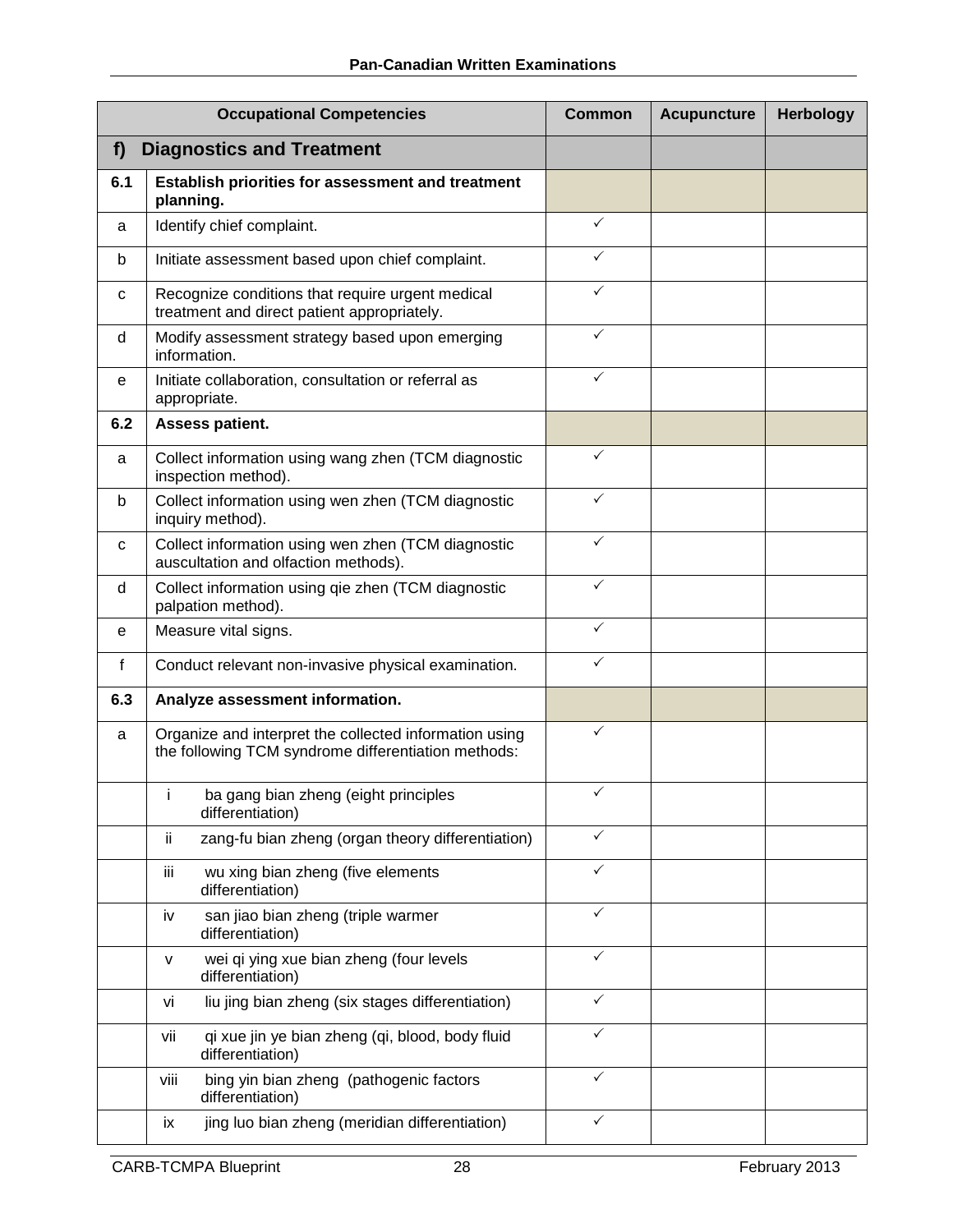| <b>Occupational Competencies</b> |                                                                                                     | <b>Common</b> | <b>Acupuncture</b> | <b>Herbology</b> |
|----------------------------------|-----------------------------------------------------------------------------------------------------|---------------|--------------------|------------------|
| b                                | Incorporate information obtained from biomedical<br>diagnostic data and medical and health history. | ✓             |                    |                  |
| C                                | Make TCM diagnosis.                                                                                 | $\checkmark$  |                    |                  |
| 6.4                              | Establish treatment plan based on diagnosis.                                                        |               |                    |                  |
| a                                | Determine treatment goals and strategies.                                                           | $\checkmark$  |                    |                  |
| b                                | Take into account precautions and contraindications.                                                | $\checkmark$  |                    |                  |
| C                                | Adapt treatment according to patient characteristics<br>and needs.                                  | ✓             |                    |                  |
| d                                | Select appropriate points, point combinations and/or<br>treatment areas.                            |               | ✓                  |                  |
| е                                | Select appropriate course of acupuncture treatment<br>and therapeutic modalities.                   |               | ✓                  |                  |
| f                                | Devise applicable TCM herbal formula.                                                               |               |                    | ✓                |
| g                                | Devise appropriate course of herbal treatment.                                                      |               |                    | ✓                |
| 6.5                              | Provide acupuncture treatment.                                                                      |               |                    |                  |
| a                                | Adapt clinical setting to enhance comfort and safety.                                               |               | ✓                  |                  |
| b                                | Position patient for treatment.                                                                     |               | ✓                  |                  |
| C                                | Locate selected points on patient.                                                                  |               | ✓                  |                  |
| d                                | Apply treatment techniques.                                                                         |               | ✓                  |                  |
| е                                | Monitor and respond to patient condition during<br>treatment.                                       |               | ✓                  |                  |
| 6.6                              | Implement herbal treatment plan.                                                                    |               |                    |                  |
| a                                | Instruct patient on accessing TCM herbal formula.                                                   |               |                    | ✓                |
| b                                | Instruct patient on administration of TCM herbal<br>formula.                                        |               |                    | ✓                |
| 6.7                              | Monitor effectiveness of treatment plan and modify<br>where necessary.                              |               |                    |                  |
| a                                | Evaluate effectiveness of treatment plan on an ongoing<br>basis.                                    | $\checkmark$  |                    |                  |
| b                                | Modify treatment plan to enhance effectiveness.                                                     | $\checkmark$  |                    |                  |
| 6.8                              | <b>Educate and counsel patient.</b>                                                                 |               |                    |                  |
| a                                | Explain etiology and pathogenesis of condition.                                                     | $\checkmark$  |                    |                  |
| b                                | Explain TCM concepts as they apply to patient<br>condition.                                         | $\checkmark$  |                    |                  |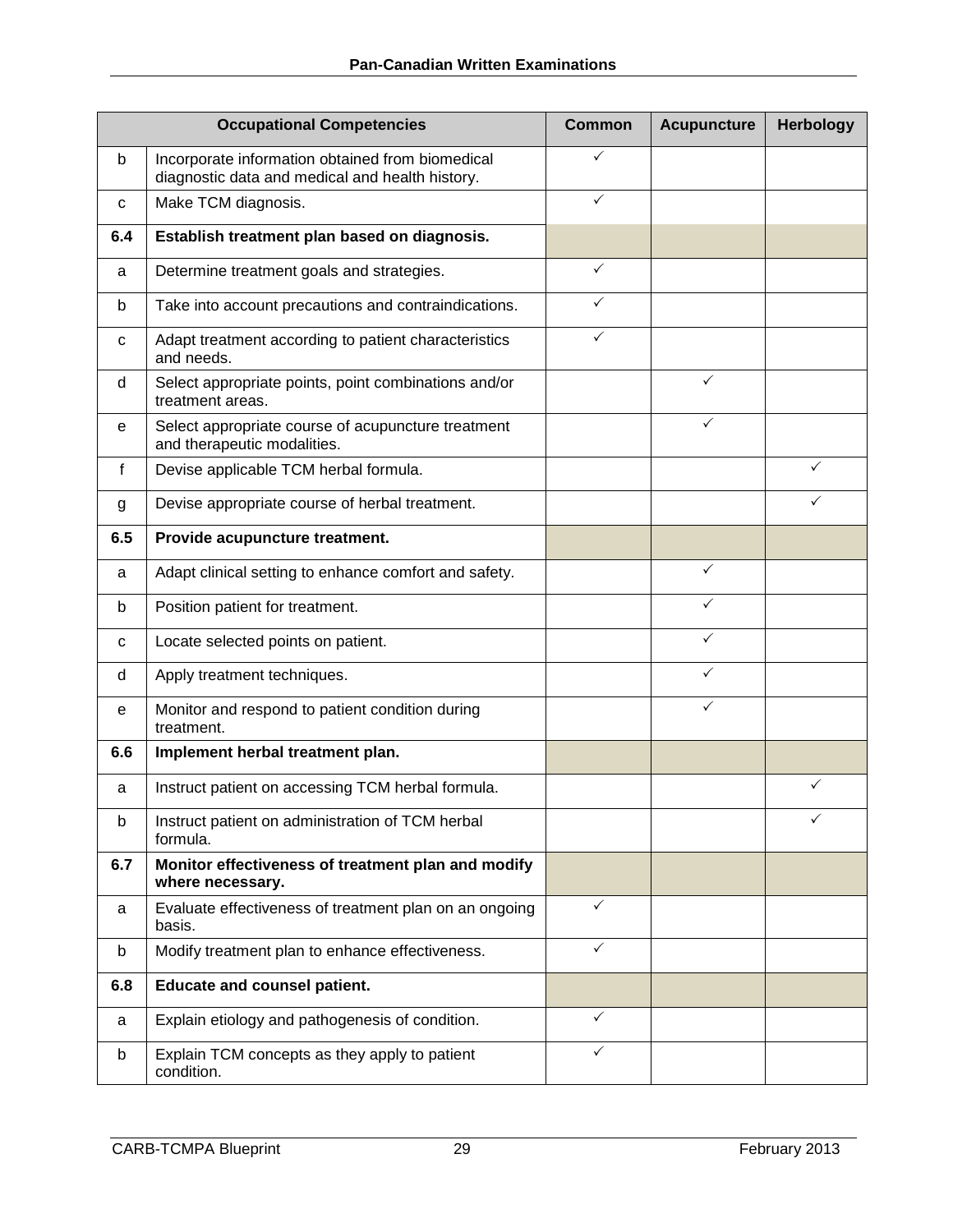| <b>Occupational Competencies</b> |                                                                                   | <b>Common</b> | <b>Acupuncture</b> | <b>Herbology</b> |
|----------------------------------|-----------------------------------------------------------------------------------|---------------|--------------------|------------------|
| C                                | Inform patient of possible side effects and reaction to<br>treatment.             | ✓             |                    |                  |
| d                                | Advise patient on yu fang and yang sheng (prevention<br>and health preservation). | $\checkmark$  |                    |                  |
| е                                | Counsel patient on compliance with treatment<br>recommendations.                  | $\checkmark$  |                    |                  |
| g)                               | <b>Acupuncture Techniques</b>                                                     |               |                    |                  |
| 7.1                              | Perform needling.                                                                 |               |                    |                  |
| a                                | Perform filiform needling.                                                        |               | $\checkmark$       |                  |
| b                                | Perform dermal (plum blossom, seven star) needling.                               |               | $\checkmark$       |                  |
| C                                | Perform intradermal tack needling.                                                |               | ✓                  |                  |
| d                                | Perform three edge needling.                                                      |               | ✓                  |                  |
| 7.2                              | Perform moxibustion.                                                              |               |                    |                  |
| a                                | Perform direct moxibustion.                                                       |               | $\checkmark$       |                  |
| b                                | Perform indirect moxibustion.                                                     |               | ✓                  |                  |
| C                                | Perform needle warming moxibustion.                                               |               | $\checkmark$       |                  |
| 7.3                              | Perform treatment utilizing supplementary devices.                                |               |                    |                  |
| a                                | Perform stimulation using heat lamps.                                             |               | $\checkmark$       |                  |
| b                                | Perform stimulation using electro-acupuncture devices.                            |               | ✓                  |                  |
| 7.4                              | Perform cupping.                                                                  |               | ✓                  |                  |
| 7.5                              | Perform tui na.                                                                   |               | ✓                  |                  |
|                                  | h) Herbal Dispensary Management                                                   |               |                    |                  |
| 8.1                              | Maintain herbal inventory.                                                        |               |                    |                  |
| a                                | Identify appropriate supply for herbs.                                            |               |                    | ✓                |
| b                                | Assess quality of herbs with reference to:                                        |               |                    |                  |
|                                  | j.<br>packaging                                                                   |               |                    | $\checkmark$     |
|                                  | ii.<br>labelling                                                                  |               |                    | ✓                |
|                                  | physical properties<br>iii.                                                       |               |                    | ✓                |
|                                  | available quality assurance information<br>iv                                     |               |                    | ✓                |
| $\mathbf C$                      | Store herbs in appropriate conditions, including:                                 |               |                    |                  |
|                                  | environment<br>j.                                                                 |               |                    | ✓                |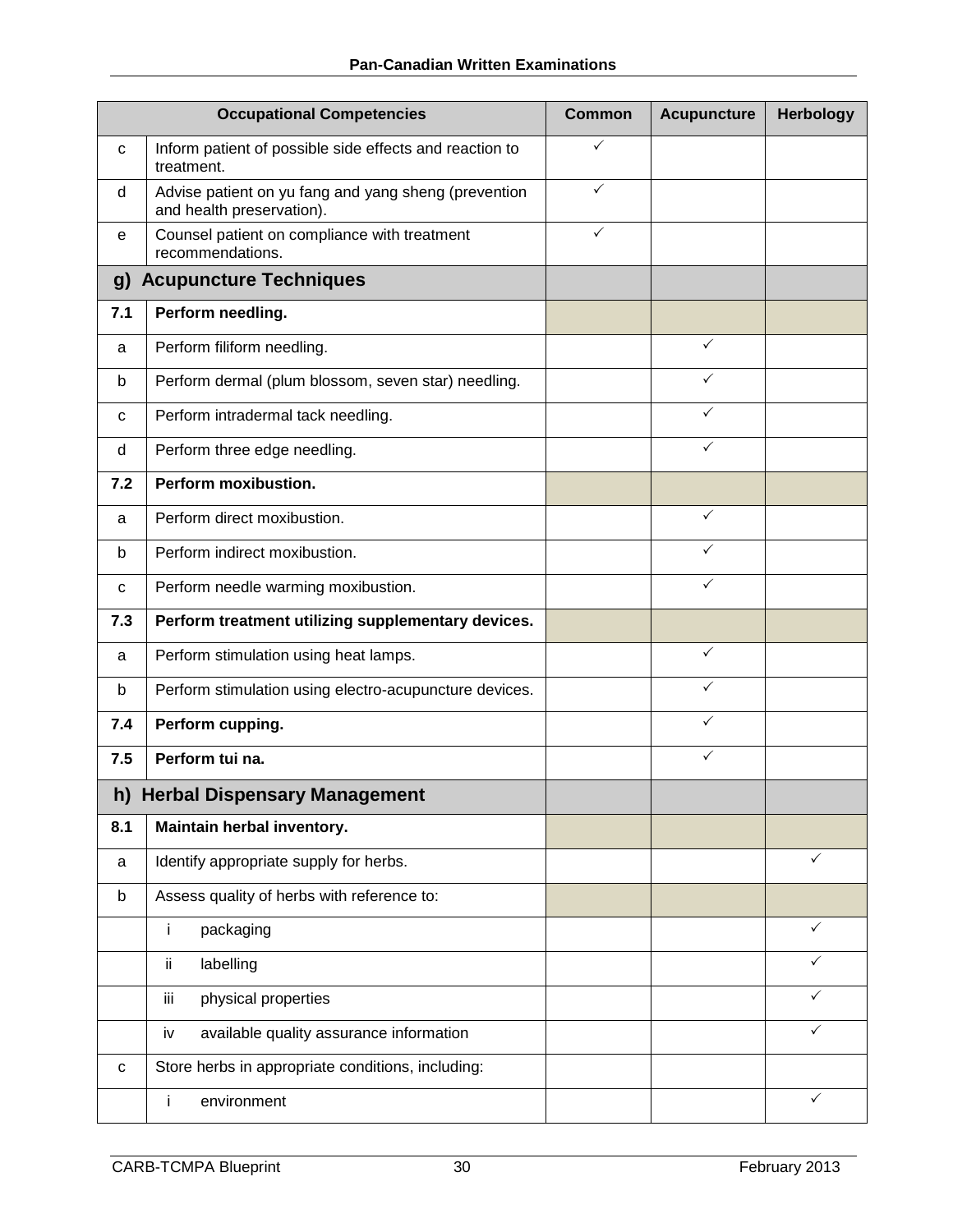|           | <b>Occupational Competencies</b>                                                                                                                          | <b>Common</b> | <b>Acupuncture</b> | <b>Herbology</b> |
|-----------|-----------------------------------------------------------------------------------------------------------------------------------------------------------|---------------|--------------------|------------------|
|           | ij.<br>security                                                                                                                                           |               |                    | ✓                |
|           | iii<br>monitoring                                                                                                                                         |               |                    | ✓                |
| d         | Maintain records with respect to inventory.                                                                                                               |               |                    | $\checkmark$     |
| 8.2       | Prepare and dispense herbal formulas.                                                                                                                     |               |                    |                  |
| a         | Verify formula information is clear, complete and<br>accurate.                                                                                            |               |                    | $\checkmark$     |
| b         | Verify availability of components and confirm<br>substitution if required.                                                                                |               |                    | ✓                |
| C         | Confirm identity of components.                                                                                                                           |               |                    |                  |
| d         | Compound formula.                                                                                                                                         |               |                    | ✓                |
| e         | Apply packaging.                                                                                                                                          |               |                    | $\checkmark$     |
| f         | Apply labelling.                                                                                                                                          |               |                    | $\checkmark$     |
| g         | Provide instructions for storage and use.                                                                                                                 |               |                    | ✓                |
| h         | Maintain dispensing records.                                                                                                                              |               |                    | ✓                |
| 9. Safety |                                                                                                                                                           |               |                    |                  |
| 9.1       | Evaluate patient risk profile.                                                                                                                            |               |                    |                  |
| a         | Determine risk profile relative to acupuncture<br>treatment.                                                                                              |               | ✓                  |                  |
| b         | Determine level of risk relative to TCM herbal<br>treatment.                                                                                              |               |                    | ✓                |
| 9.2       | Provide a safe working environment.                                                                                                                       |               |                    |                  |
| a         | Maintain current knowledge of communicable diseases<br>and infection control techniques.                                                                  | ✓             |                    |                  |
| b         | Apply universal precautions for infection control.                                                                                                        | $\checkmark$  |                    |                  |
| C         | Ensure effective supervision of staff and/or students.                                                                                                    | $\checkmark$  |                    |                  |
| d         | Inspect facilities on a regular basis for electrical<br>hazards, fire risk and physical hazards that may cause<br>accidents, and take action to minimize. | ✓             |                    |                  |
| е         | Establish procedures and route for emergency<br>evacuation of facilities.                                                                                 | $\checkmark$  |                    |                  |
| f         | Establish procedures to maximize protection of self,<br>staff and patients in the event of abusive or violent<br>behaviour.                               | ✓             |                    |                  |
| 9.3       | Manage risks to patients.                                                                                                                                 |               |                    |                  |
| a         | Include safety precautions in herbal treatment plan.                                                                                                      |               |                    | $\checkmark$     |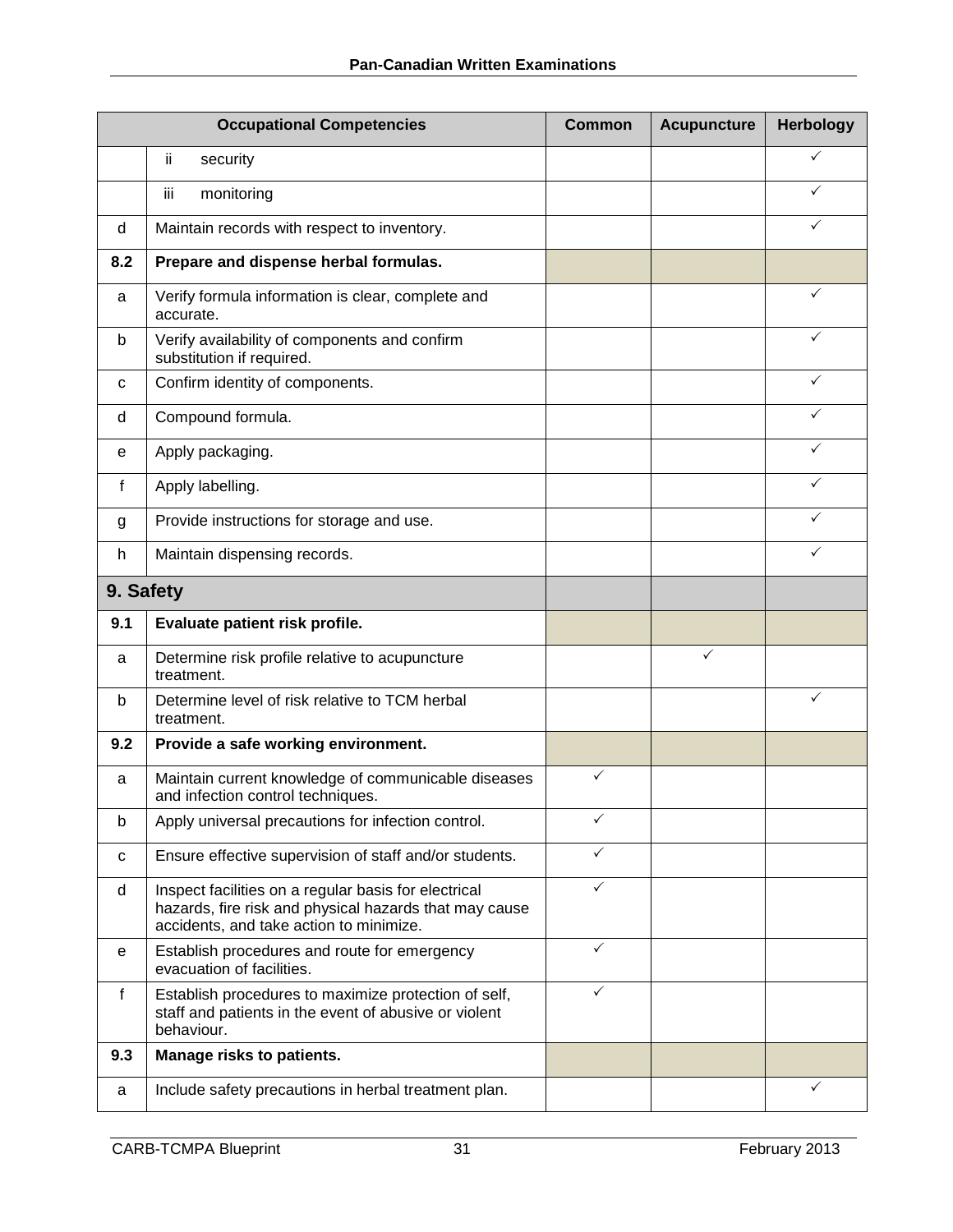|              | <b>Occupational Competencies</b>                                                    | <b>Common</b> | <b>Acupuncture</b> | <b>Herbology</b> |
|--------------|-------------------------------------------------------------------------------------|---------------|--------------------|------------------|
| b            | Manage adverse reactions and accidents resulting<br>from treatment.                 | ✓             |                    |                  |
| C            | Respond appropriately to medical emergencies.                                       | ✓             |                    |                  |
| d            | Manage blood-to-blood contact and provide direction<br>for post exposure follow-up. |               | ✓                  |                  |
| e            | Clean spills of blood and other body fluids.                                        |               |                    |                  |
| $\mathsf{f}$ | Control and extinguish small fires.                                                 |               | ✓                  |                  |
| 9.4          | Ensure that equipment is safe and functional.                                       |               |                    |                  |
| a            | Select equipment that enhances patient safety.                                      | ✓             |                    |                  |
| b            | Maintain equipment in good working order.                                           | ✓             |                    |                  |
| C            | Clean and equipment regularly, and disinfect as<br>appropriate.                     | ✓             |                    |                  |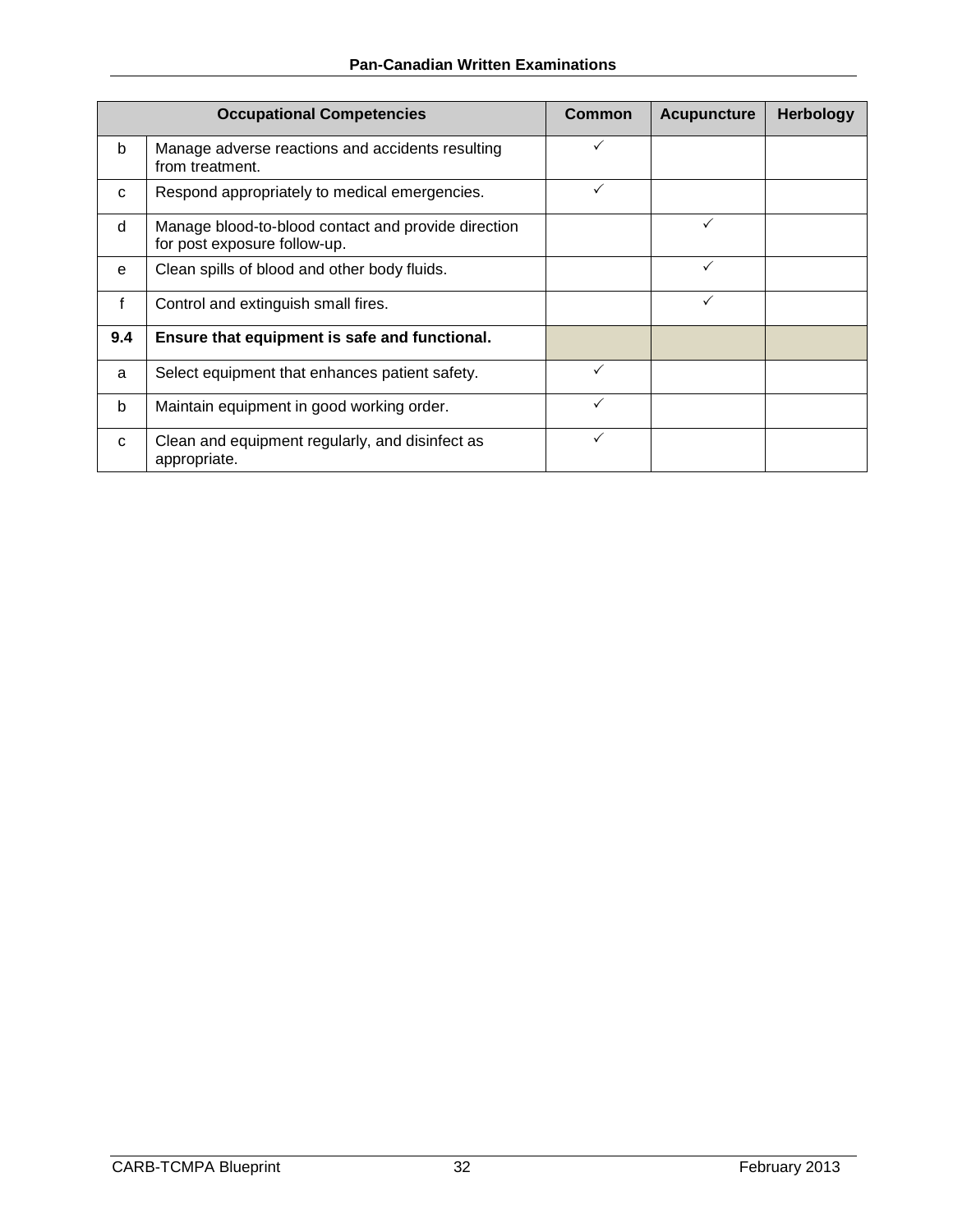# <span id="page-36-0"></span>**APPENDIX C: List of TCM Illnesses**

|                | <b>Internal Medicine</b> (Nei Ke)       |
|----------------|-----------------------------------------|
| $\mathbf{1}$   | abdominal mass (ji ju)                  |
| $\overline{2}$ | abdominal pain (fu tong)                |
| 3              | atrophy-flaccidity (wei zheng)          |
| $\overline{4}$ | bleeding disorders (xue zheng)          |
| 5              | chest impediment (xiong bi)             |
| 6              | common cold (gan mao)                   |
| $\tau$         | constipation (bian bi)                  |
| 8              | consumptive disease (xu lao)            |
| 9              | consumptive thirst (xiao ke)            |
| 10             | convulsive syndromes (jing zheng)       |
| 11             | cough (ke shou)                         |
| 12             | depression (yu zheng)                   |
| 13             | diarrhea (xie xie)                      |
| 14             | drum distension (gu zhang)              |
| 15             | dysentery (li ji)                       |
| 16             | dysphagia occlusion syndrome (ye ge)    |
| 17             | dyspnea (chuan zheng)                   |
| 18             | edema (shui zhong)                      |
| 19             | epigastric pain (wei tong)              |
| 20             | epilepsy (xian zheng)                   |
| 21             | fainting (jue zheng)                    |
| 22             | goitre (ying bing)                      |
| 23             | headache (tou tong)                     |
| 24             | hiccoughing and belching (e ni)         |
| 25             | hypochondrial pain (xie tong)           |
| 26             | impediment syndrome (bi zheng)          |
| 27             | impotence (yang wei)                    |
| 28             | insomnia (bu mei)                       |
| 29             | internal damage fever (nei shang fa re) |
| 30             | ischuria (long bi)                      |
| 31             | jaundice (huang dan)                    |
| 32             | lumbago (yao tong)                      |
| 33             | lung distention (fei zhang)             |
| 34             | malaria (nue ji)                        |
| 35             | mania (dian kuang)                      |
| 36             | palpitation (xin ji)                    |
| 37             | pulmonary abscess (fei yong)            |
| 38             | pulmonary tuberculosis (fei lao)        |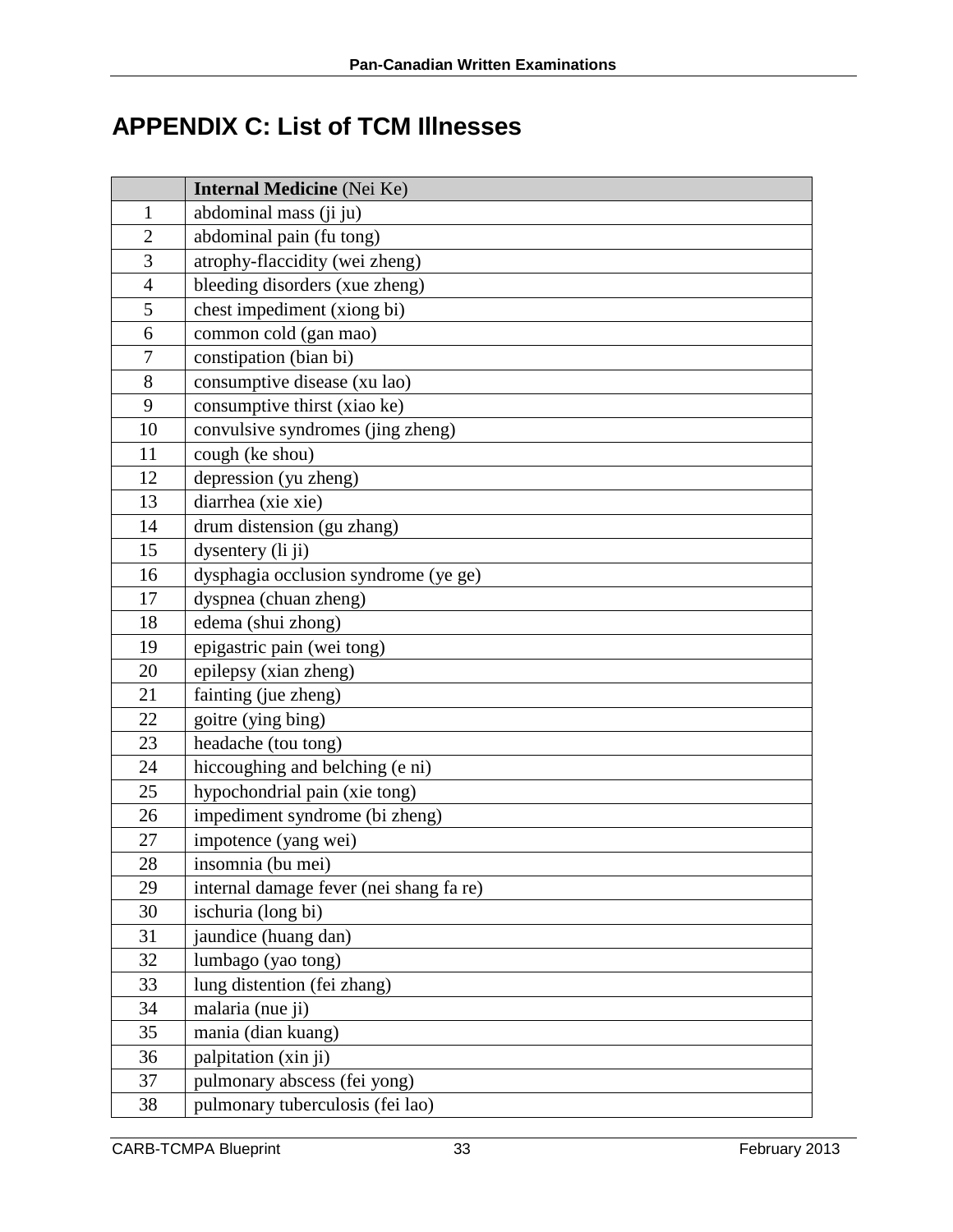| 39 | seminal emission (yi jing)                                              |
|----|-------------------------------------------------------------------------|
| 40 | spontaneous sweats, night sweats (zi han, dao han)                      |
| 41 | stranguria (lin zheng)                                                  |
| 42 | tinnitus and deafness (er ming er long)                                 |
| 43 | vertigo (xuan yun)                                                      |
| 44 | vomiting (ou tu)                                                        |
| 45 | watery phlegm/sputum (tan yin)                                          |
| 46 | wheezing syndrome (xiao zheng)                                          |
| 47 | wind stroke (zhong feng)                                                |
|    | <b>External Medicine (Wai Ke)</b>                                       |
| 48 | acne (fen ci)                                                           |
| 49 | acute mastitis (ru yong)                                                |
| 50 | alopecia areata (you feng)                                              |
| 51 | anal fissure (gang lie)                                                 |
| 52 | bedsore (ru chuang)                                                     |
| 53 | boil (ding chuang)                                                      |
| 54 | breast cancer (ru yan)                                                  |
| 55 | breast lump (ru pi)                                                     |
| 56 | carbuncle (yong)                                                        |
| 57 | contact dermatitis (jie chu xing pi yan)                                |
| 58 | digital gangrene (tuo ju)                                               |
| 59 | drug rash (yao wu xing pi yan)                                          |
| 60 | eczema (shi chuang)                                                     |
| 61 | erysipelas (dan du)                                                     |
| 62 | furuncle (jie)                                                          |
| 63 | goitre (ying)                                                           |
| 64 | hemorrhoid (zhi)                                                        |
| 65 | herpes zoster (she chuan chuang)                                        |
| 66 | phlegmon (fa)                                                           |
| 67 | prostatic hyperplasia (qian lie xian zeng sheng zheng)                  |
| 68 | prostatitis (qian lie xian yan)                                         |
| 69 | scrofula (luo li)                                                       |
| 70 | sebaceous cyst (zhi liu)                                                |
| 71 | shank ulcer (lian chuang)                                               |
| 72 | tinea (xian)                                                            |
| 73 | urticaria (yin zhen)                                                    |
| 74 | varicose veins (jin liu)                                                |
| 75 | warts (you)                                                             |
|    | <b>Obstetrics and Gynecology (Fu Ke)</b>                                |
| 76 | abdominal masses (zheng jia)                                            |
| 77 | amenorrhea (bi jing)                                                    |
| 78 | bleeding during pregnancy, unstable pregnancy (tai lou, tai dong bu an) |
| 79 | dysmenorrhea (tong jing)                                                |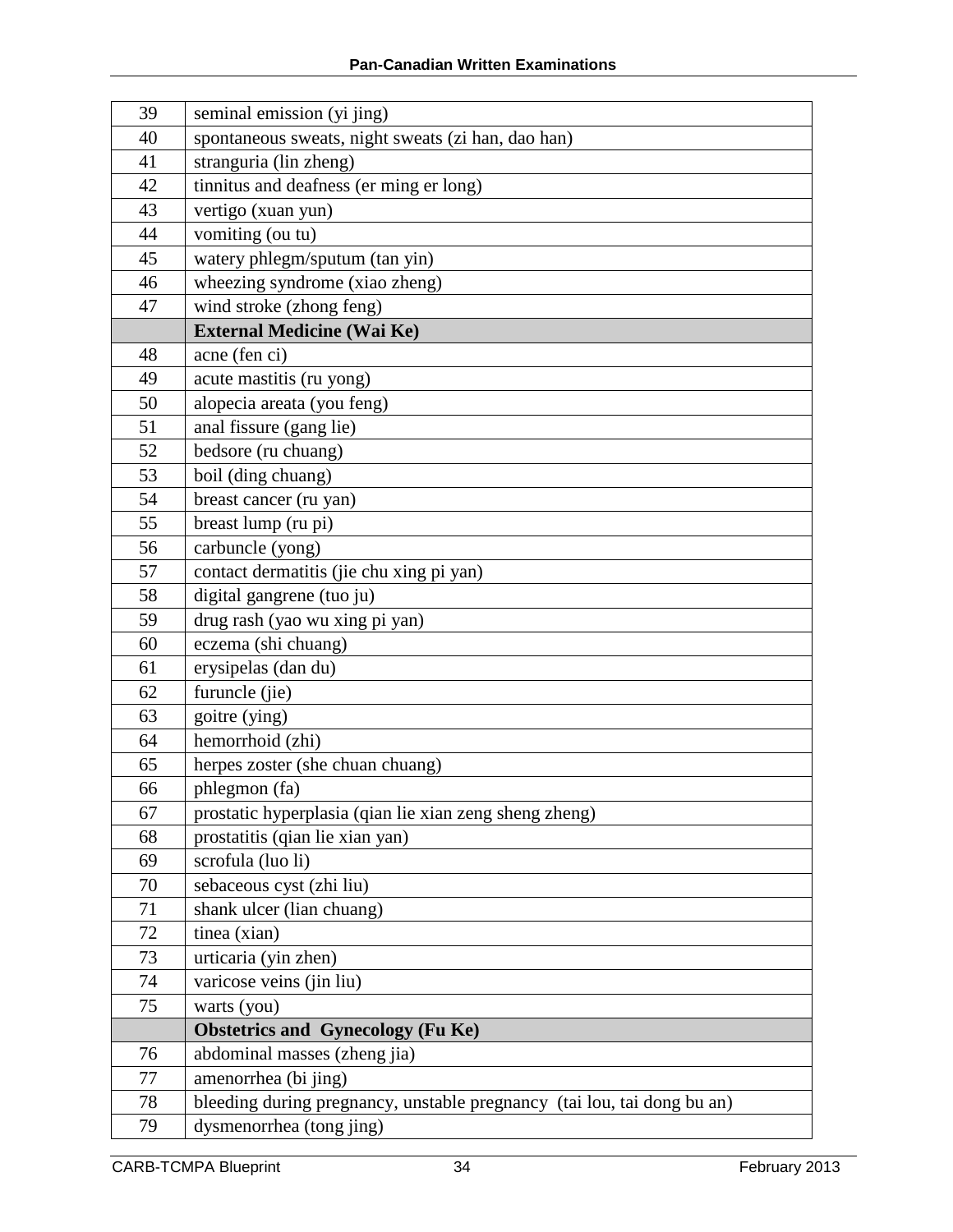| 80  | infertility (bu yun)                                       |
|-----|------------------------------------------------------------|
| 81  | insufficient breastmilk (que ru)                           |
| 82  | intermenstrual bleeding (jing jian qi chu xue)             |
| 83  | irregular menstruation (yue jing bu tiao)                  |
| 84  | leukorrhagia (dai xia)                                     |
| 85  | lochiorrhea (chan hou e lu bu jue)                         |
| 86  | menstrual breast aching (jing xing ru fang zhang tong)     |
| 87  | menstrual edema (jing xing fu zhong)                       |
| 88  | menstrual headache (jing xing tou tong)                    |
| 89  | menstrual hematemesis and epistaxis (jing xing tu niu)     |
| 90  | menstrual mental disorder (jing xing qing zhi yi chang)    |
| 91  | menstrual oral ulcer (jing xing kou mei)                   |
| 92  | metrorrhagia and metrostaxis (beng lou)                    |
| 93  | miscarriage (zhui tai, xiao chan, hua tai)                 |
| 94  | morning sickness (ren chen e zu)                           |
| 95  | perimenopausal syndrome (jue jing qian hou zhu zheng)      |
| 96  | postpartum abdominal pain (chan hou fu tong)               |
| 97  | postpartum convulsion (chan hou jing zheng)                |
| 98  | postpartum dizziness (chan hou xue yun)                    |
| 99  | postpartum fever (chan hou fa re)                          |
| 100 | postpartum retention of urine (chan hou pai niao yi chang) |
| 101 | uterine prolapse (yin ting)                                |
|     | <b>Pediatrics (Er Ke)</b>                                  |
| 102 | anorexia (yan shi)                                         |
| 103 | asthma (xiao chuan)                                        |
| 104 | chang dao chong zheng (intestinal parasitic worms)         |
| 105 | chickenpox (shui dou)                                      |
| 106 | common cold (gan mao)                                      |
| 107 | convulsions (jing feng)                                    |
| 108 | cough (ke shou)                                            |
| 109 | diarrhea (xie xie)                                         |
| 110 | enuresis (yi niao)                                         |
| 111 | epilepsy (xian zheng)                                      |
| 112 | erysipelas (chi you dan)                                   |
| 113 | fetal jaundice (tai huang)                                 |
| 114 | food retention (ji zhi)                                    |
| 115 | malnutrition (gan zheng)                                   |
| 116 | measles (ma zhen)                                          |
| 117 | mumps (zha sai)                                            |
| 118 | pneumonia (fei yan ke sou)                                 |
| 119 | purpura (zi dian)                                          |